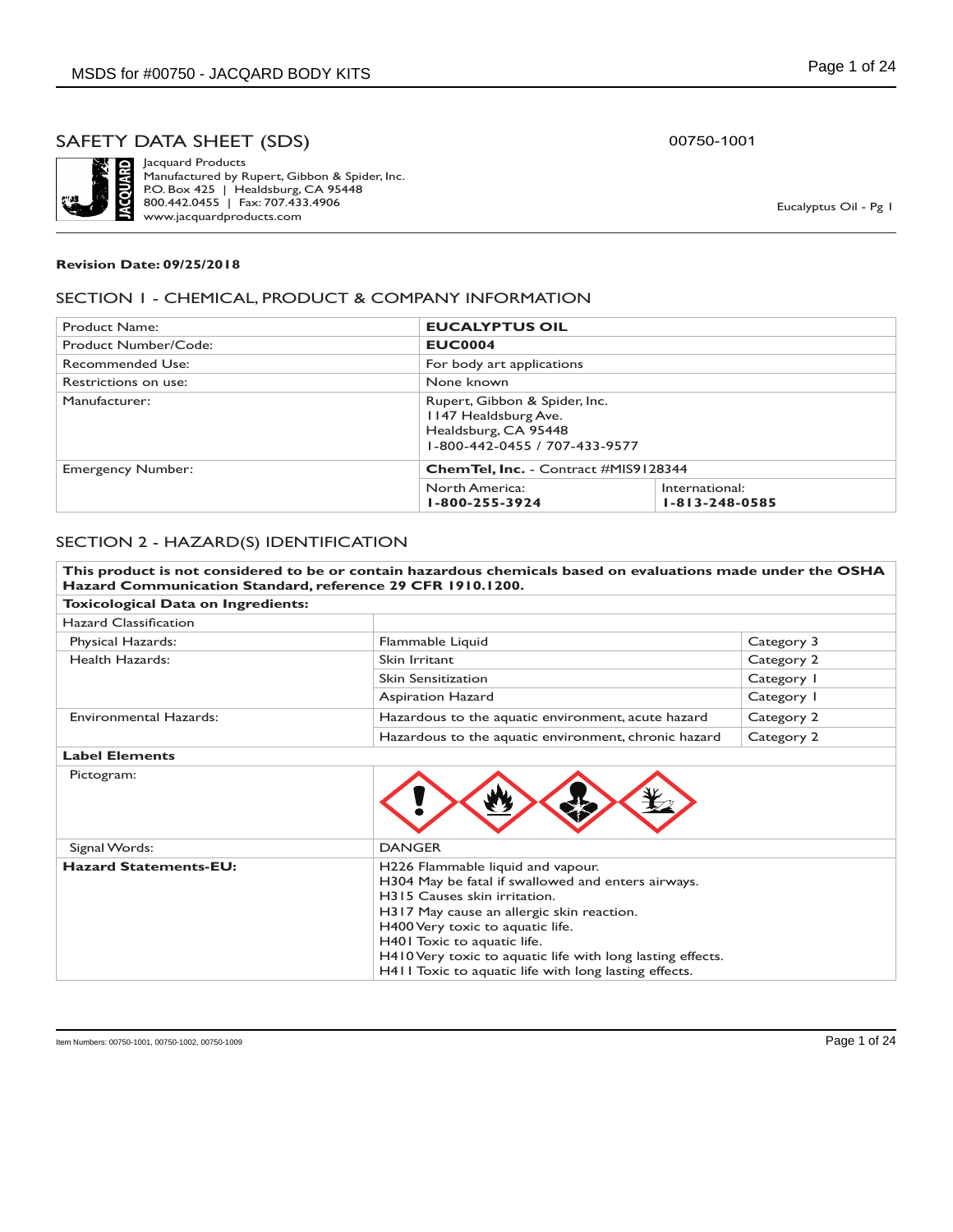Eucalyptus Oil - Pg 2

| Rupert, Gibbon & Spider, Inc.   P.O. Box 425   Healdsburg, CA 95448   800.442.0455   Fax: 707.433.4906   www.jacquardproducts.com |  |  |                                                                                                |
|-----------------------------------------------------------------------------------------------------------------------------------|--|--|------------------------------------------------------------------------------------------------|
| <b>Precautionary Statements-EU:</b>                                                                                               |  |  |                                                                                                |
| Provention:                                                                                                                       |  |  | <b>P<sub>210</sub></b> Keep away from heat bot surfaces sparks, open flames and other ignition |

| Prevention:                         | P210 Keep away from heat, hot surfaces, sparks, open flames and other ignition<br>sources. No smoking.<br>P233 Keep container tightly closed.<br>P240 Ground/Bond container and receiving equipment.<br>P241 Explosion-free electrical equipment and lighting with earth.<br>P242 Use only non-sparking tools.<br>P243 Take precautionary measures against static discharge.<br>P261 Avoid breathing dust/fume/gas/mist/vapours/spray.<br>P264 Wash hands thoroughly after handling.<br>P272 Contaminated work clothing must not be allowed out of the workplace.<br>P273 Avoid release into the environment.<br>P280 Wear protective gloves/protective clothing/eye protection.                                            |
|-------------------------------------|-----------------------------------------------------------------------------------------------------------------------------------------------------------------------------------------------------------------------------------------------------------------------------------------------------------------------------------------------------------------------------------------------------------------------------------------------------------------------------------------------------------------------------------------------------------------------------------------------------------------------------------------------------------------------------------------------------------------------------|
| Response:                           | P301+P310 IF SWALLOWED: Immediately call a POISON CENTER/doctor.<br>P302+352 IF ON SKIN: Wash with plenty of soap and water.<br>P303+P361+P353 IF ON SKIN(or hair): Take off immediately all contaminated<br>closing. Rinse skin with water/shower.<br>P321 Specific treatment (see supplemental first aid instruction on product label).<br>P331 Do NOT induce vomiting.<br>P332+313 If skin irritation occurs: Get medical advice/attention.<br>P333+313 If skin irritation or rash occurs: Get medical advice/attention.<br>P362 +P364 Take off contaminated clothing and wash it before reuse.<br>P363 Wash contaminated clothing before reuse.<br>P370+P378 In case of fire: use media other than water to extinguish. |
| Storage:                            | P403+P235 Store in a well-ventilated place. Keep cool.<br>P405 Store locked up.                                                                                                                                                                                                                                                                                                                                                                                                                                                                                                                                                                                                                                             |
| Disposal:                           | P391 Collect spillage.<br>P501 Dispose in a safe manner in accordance with local/national regulations.                                                                                                                                                                                                                                                                                                                                                                                                                                                                                                                                                                                                                      |
| Hazard(s) not otherwise classified: | No additional information available.                                                                                                                                                                                                                                                                                                                                                                                                                                                                                                                                                                                                                                                                                        |

### SECTION 3 - COMPOSITION / INFORMATION ON INGREDIENTS

| <b>Chemical identity</b>                            | <b>Content in percent</b><br>$(%)^*$ | CAS#          | <b>GHS-US Classification*</b>                                                                                                       |
|-----------------------------------------------------|--------------------------------------|---------------|-------------------------------------------------------------------------------------------------------------------------------------|
| Eucalyptol                                          | $>= 80%$                             | 470-82-6      | H226 Flam. Liq. 3<br>H317 Skin Sens. IB                                                                                             |
| +d-Limonene                                         | $5 - 10%$                            | 5989-27-5     | H226 Flam. Lig. 3<br>H315 Skin Irrit. 2<br>H317 Skin Sens. IB<br>H304 Asp. Tox. 1<br>H400 Aquatic Acute 1<br>H410 Aquatic Chronic 1 |
| alpha-Pinene                                        | $1 - 5%$                             | $80 - 56 - 8$ | H226 Flam. Lig. 3<br>H315 Skin Irrit. 2<br>H317 Skin Sens. IB<br>H304 Asp. Tox. 1                                                   |
| Gamma Terpinene                                     | $1 - 5%$                             | $99 - 85 - 4$ | H226 Flam. Lig. 3<br>H304 Asp. Tox. I                                                                                               |
| p-Cymene                                            | $1 - 5%$                             | 99-87-6       | H226 Flam. Lig. 3<br>H304 Asp. Tox. I<br><b>H411 Aguatic Chronic 2</b>                                                              |
| ltertSeebsecutomob6oroso-full.cext-1009H-statements |                                      |               | Page 2 of 24                                                                                                                        |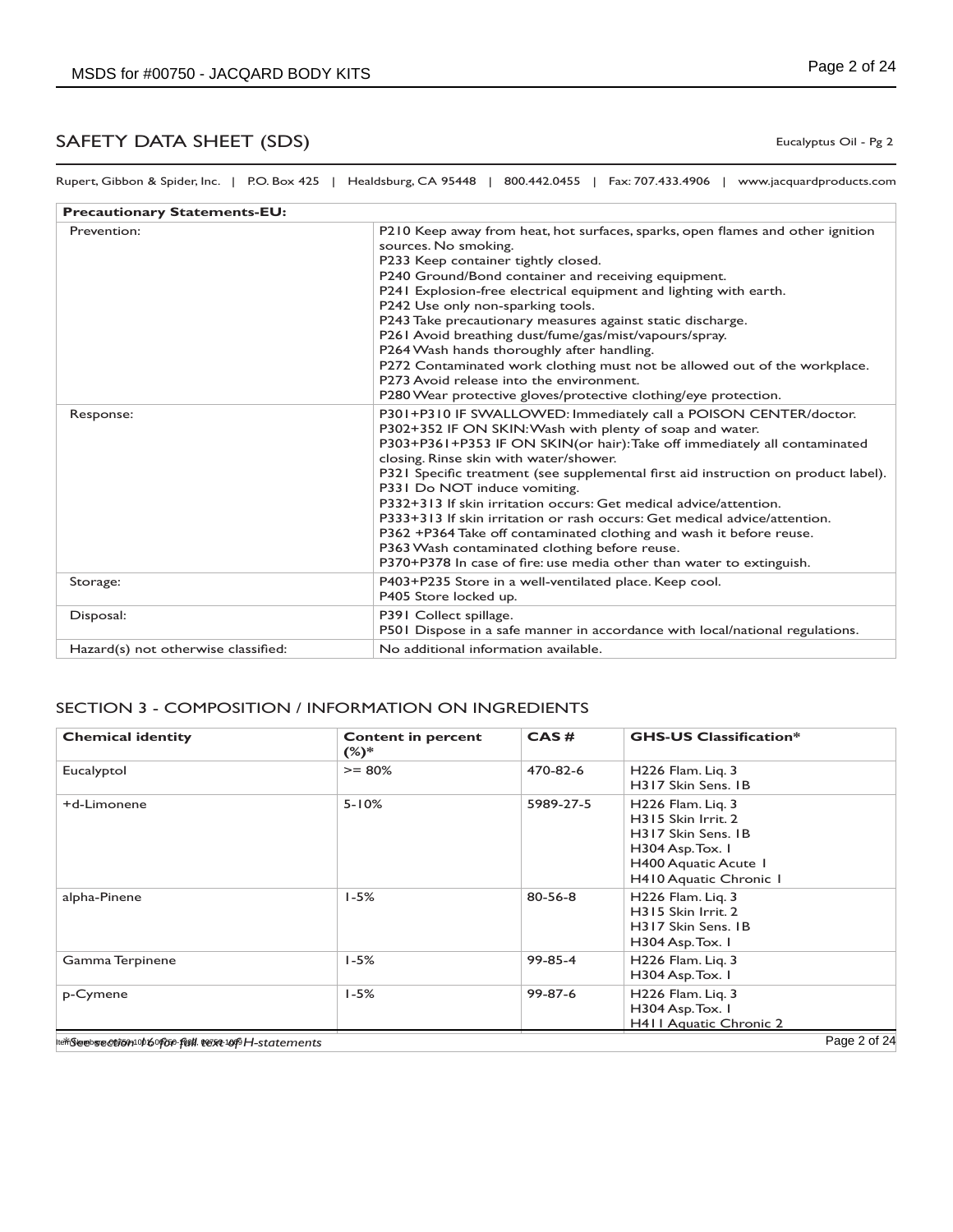Eucalyptus Oil - Pg 3

Rupert, Gibbon & Spider, Inc. | P.O. Box 425 | Healdsburg, CA 95448 | 800.442.0455 | Fax: 707.433.4906 | www.jacquardproducts.com

### SECTION 4 - FIRST AID MEASURES

| <b>Description of first aid measures:</b> |                                                                                                                                                                                                                                                                                                                                                                       |  |
|-------------------------------------------|-----------------------------------------------------------------------------------------------------------------------------------------------------------------------------------------------------------------------------------------------------------------------------------------------------------------------------------------------------------------------|--|
| General information:                      | Call a physician immediately.                                                                                                                                                                                                                                                                                                                                         |  |
| In the event of skin contact:             | Take off immediately all contaminated clothing. Rinse skin with water/<br>shower. Wash with plenty of water. Wash contaminated clothing before<br>reuse. If skin irritation occurs: get medical advice/attention. Specific<br>treatment: see supplemental first aid instruction on product label. If skin<br>irritation or rash occurs: get medical advice/attention. |  |
| In the event of eye contact:              | Rinse eyes with water as a precaution.                                                                                                                                                                                                                                                                                                                                |  |
| In the event of swallowing:               | Immediately call a POISON CENTER/doctor. Do not induce vomiting.<br>Call a physician immediately.                                                                                                                                                                                                                                                                     |  |
| In the event of exposure by inhalation:   | Remove person to fresh air and keep comfortable for breathing.                                                                                                                                                                                                                                                                                                        |  |

### SECTION 5 - FIREFIGHTING MEASURES

| Suitable extinguishing media:                          | Dry chemical powder. Water spray. Dry powder. Foam. Carbon dioxide.                                                                       |
|--------------------------------------------------------|-------------------------------------------------------------------------------------------------------------------------------------------|
| Special hazards arising from the substance or mixture: | Flammable liquid and vapour. May form flammable/explosive vapour-air<br>mixture.                                                          |
| Advice for fire fighters:                              | Do not attempt to take action without suitable protective equipment.<br>Self-contained breathing apparatus. Complete protective clothing. |

#### SECTION 6 - ACCIDENTAL RELEASE MEASURES

| Personal precautions, protective equipment and emer-<br>gency procedures: | Remove ignition sources. Use special care to avoid static electric charges.<br>No open flames. No smoking.                                                                                                      |
|---------------------------------------------------------------------------|-----------------------------------------------------------------------------------------------------------------------------------------------------------------------------------------------------------------|
|                                                                           | Emergency procedures for non-emergency personnel: ventilate spillage<br>area. No open flames, no sparks, and no smoking. Avoid contact with skin<br>and eyes. Avoid breathing dust/fume/gas/mist/vapours/spray. |
|                                                                           | For emergency responders: Do not attempt to take action without suit-<br>able protective equipment. For further information, refer to section 8.                                                                |
| Environmental precautions:                                                | Avoid release to the environment.                                                                                                                                                                               |
| Methods and material for containment and clean up:                        | Collect spillage. Take up liquid into absorbent material. Notify authorities<br>if product enters sewers or public waters. Dispose of materials or solid<br>residues at an authorized site.                     |

### SECTION 7 - HANDLING AND STORAGE

| Additional hazards when processed: | Handle empty containers with care because residual vapours are flammable.                                                                                                                                                                                                                                                                                                                                                                                                                                                              |
|------------------------------------|----------------------------------------------------------------------------------------------------------------------------------------------------------------------------------------------------------------------------------------------------------------------------------------------------------------------------------------------------------------------------------------------------------------------------------------------------------------------------------------------------------------------------------------|
| Precautions for safe handling:     | Ensure good ventilation of the work station. No open flames. No smoking.<br>Take precautionary measures against static discharge. Use only non-spark-<br>ing tools. Avoid breathing dust/fume/gas/mist/vapours/spray. Keep away<br>from heat, hot surfaces, sparks, open flame and other ignition sources. No<br>smoking. Ground/bond container and receiving equipment. Flammable<br>vapours may accumulate in the container. Use explosion-proof equipment.<br>Wear personal protective equipment. Avoid contact with skin and eyes. |
| Hygiene measures:                  | Wash hands thoroughly after handling. Contaminated work clothing<br>should not be allowed out of the workplace. Wash contaminated clothing<br>before reuse. Do not eat, drink or smoke when using this product. Always<br>wash hands after handling product.                                                                                                                                                                                                                                                                           |

Item Numbers: 00750-1001, 00750-1002, 00750-1009 Page 3 of 24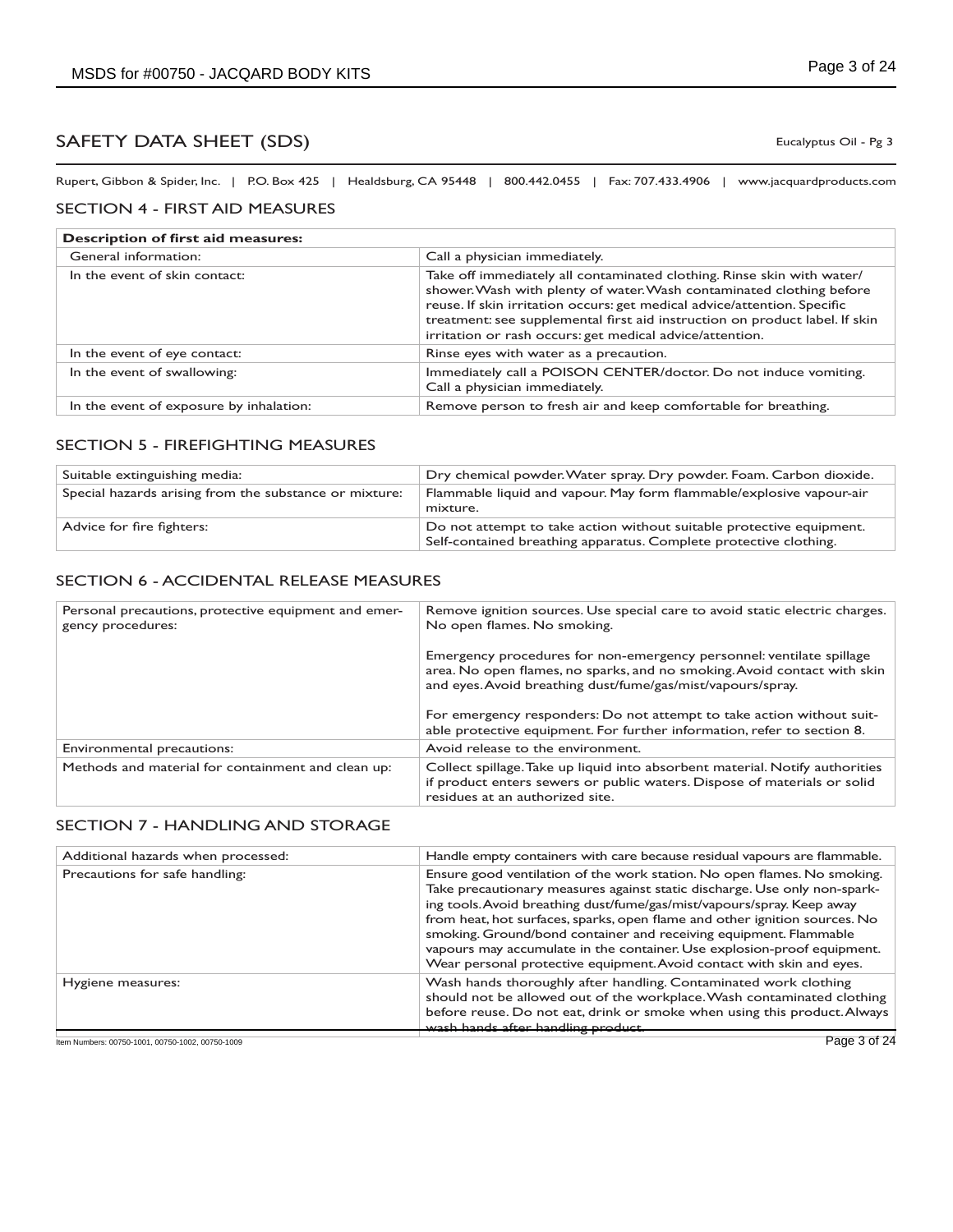Eucalyptus Oil - Pg 4

Rupert, Gibbon & Spider, Inc. | P.O. Box 425 | Healdsburg, CA 95448 | 800.442.0455 | Fax: 707.433.4906 | www.jacquardproducts.com

## SECTION 8 - EXPOSURE CONTROLS / PERSONAL PROTECTION

| <b>Control parameters:</b>                                             |                                                                  |  |
|------------------------------------------------------------------------|------------------------------------------------------------------|--|
| Appropriate engineering controls:                                      | Ensure good ventilation of the work station.                     |  |
| Individual protection measures, such as personal protective equipment: |                                                                  |  |
| Eye/face protection:                                                   | Safety glasses.                                                  |  |
| Skin protection:                                                       | Wear suitable protective clothing.                               |  |
| Hand protection:                                                       | Protective gloves.                                               |  |
| Environmental exposure controls:                                       | Avoid release into the environment.                              |  |
| Respiratory protection:                                                | [In case of inadequate ventilation] wear respiratory protection. |  |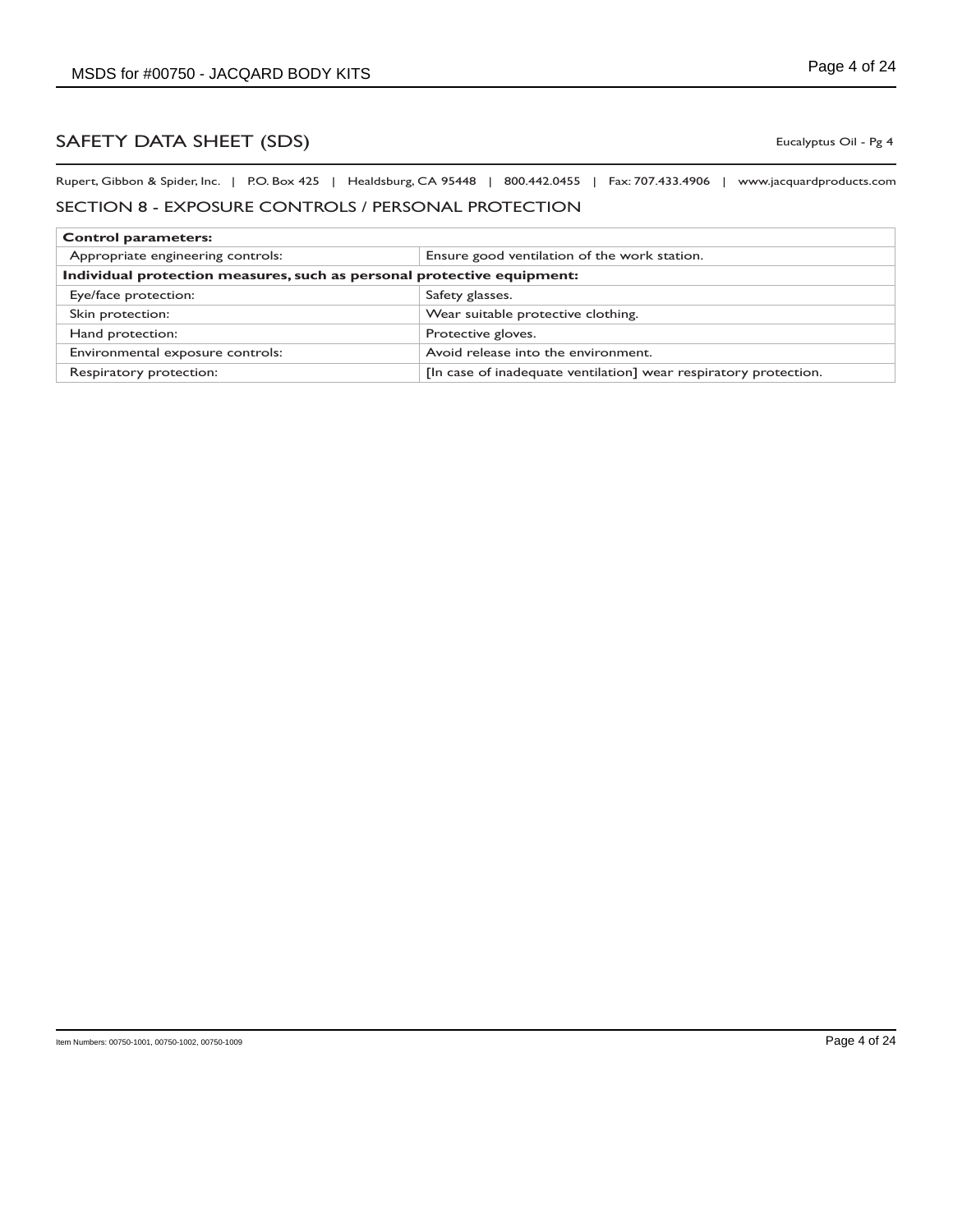Rupert, Gibbon & Spider, Inc. | P.O. Box 425 | Healdsburg, CA 95448 | 800.442.0455 | Fax: 707.433.4906 | www.jacquardproducts.com

## SECTION 9 - PHYSICAL AND CHEMICAL PROPERTIES

| <b>General information:</b>                             |                                    |  |
|---------------------------------------------------------|------------------------------------|--|
| Appearance and physical state:                          | Liquid                             |  |
| Color:                                                  | Colourless                         |  |
| Type of Odor:                                           | Characteristic                     |  |
| Odor threshold:                                         | No data available                  |  |
| Important health, safety and environmental information: |                                    |  |
| Initial Boiling Point and Boiling Range:                | No data available                  |  |
| <b>Melting Point/Freezing Point:</b>                    | Not applicable / No data available |  |
| Flammability Classification:                            | No data available                  |  |
| Flash Point:                                            | 109°F/42.8°C                       |  |
| Auto-ignition Temperature:                              | No data available                  |  |
| Decomposition Temperature:                              | No data available                  |  |
| Explosion limits (lower/upper):                         | No data available                  |  |
| Flammability Limits (lower/upper):                      | No data available                  |  |
| Evaporation rate:                                       | No data available                  |  |
| Vapor Pressure:                                         | 1.7 mm Hg 20°C                     |  |
| Vapor Density (Air=1):                                  | No data available                  |  |
| Octanol/Water Partition Coefficient (log Pow):          | No data available                  |  |
| Specific Gravity:                                       | 0.9050-0.9250 (at $25^{\circ}$ C)  |  |
| <b>Bulk Density:</b>                                    | No data available                  |  |
| <b>Water Solubility:</b>                                | Poorly soluble in water.           |  |
| pH:                                                     | No data available                  |  |
| Viscosity (dynamic/kinematic):                          | No data available                  |  |
| <b>Explosive Properties:</b>                            | No data available                  |  |
| <b>Oxidizing Properties:</b>                            | No data available                  |  |
| Molecular Formula:                                      | No data available                  |  |
| Molecular Weight:                                       | No data available                  |  |
| <b>Relative Density:</b>                                | 0.915                              |  |

## SECTION 10 - STABILITY AND REACTIVITY

| Reactivity:                         | Flammable liquid and vapour.                                                                                                                         |
|-------------------------------------|------------------------------------------------------------------------------------------------------------------------------------------------------|
| Chemical stability:                 | Flammable liquid and vapour. May form flammable/explosive vapour-air<br>mixture.                                                                     |
| Possibility of hazardous reactions: | No dangerous reactions known under normal conditions of use.                                                                                         |
| Conditions to avoid:                | Open flame. Overheating. Direct sunlight. Heat. Sparks. Avoid contact<br>with hot surfaces. No flames, no sparks. Eliminate all sources of ignition. |
| Incompatible materials:             | No additional information available.                                                                                                                 |
| Hazardous decomposition products:   | May release flammable gases.                                                                                                                         |

Eucalyptus Oil - Pg 5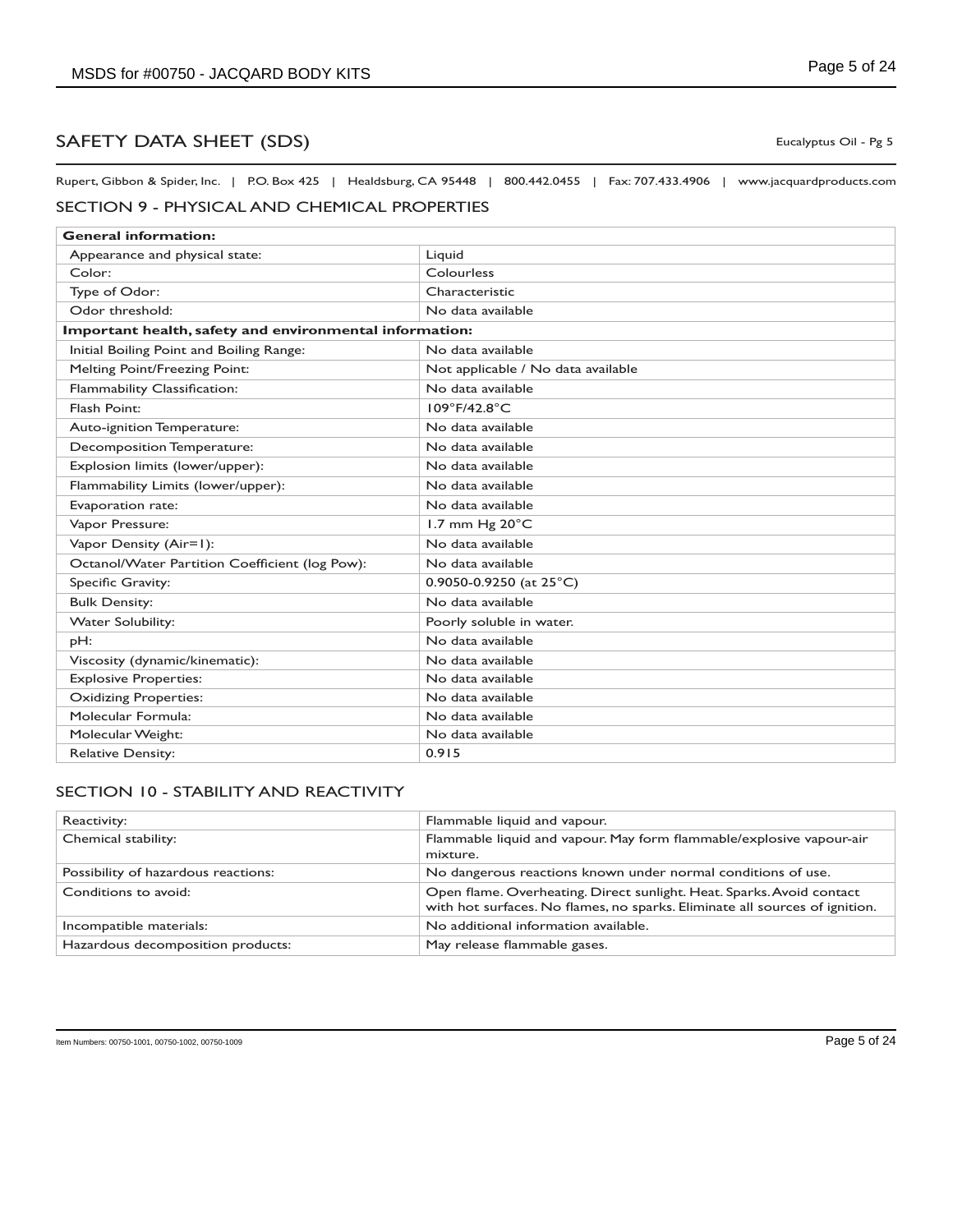Rupert, Gibbon & Spider, Inc. | P.O. Box 425 | Healdsburg, CA 95448 | 800.442.0455 | Fax: 707.433.4906 | www.jacquardproducts.com

### SECTION 11 - TOXICOLOGICAL INFORMATION

| Information on toxicological effects:<br>Acute toxicity (list all possible routes of exposure) |                                                                                      |  |
|------------------------------------------------------------------------------------------------|--------------------------------------------------------------------------------------|--|
| <b>Acute Oral Toxicity:</b>                                                                    | +d-Limonene (5989-27-5): LD50 oral (Rat): 4,400 mg/kg bodyweight                     |  |
| <b>Acute Dermal Toxicity:</b>                                                                  | +d-Limonene (5989-27-5): LD50 dermal (rabbit): $>$ 5,000 mg/kg body-<br>weight       |  |
| ATE US (oral):                                                                                 | +d-Limonene (5989-27-5): 4,400 mg/kg bodyweight                                      |  |
| Skin Corrosion/Irritation:                                                                     | Causes skin irritation                                                               |  |
| Serious Eye Damage / Eye Irritation:                                                           | Not classified                                                                       |  |
| Respiratory or Skin Sensitization:                                                             | May cause an allergic skin reaction                                                  |  |
| Germ Cell Mutagenicity:                                                                        | Not classified. Based on available data, the classification criteria are not<br>met. |  |
| Carcinogenicity:                                                                               | Not classified                                                                       |  |
| IARC group:                                                                                    | 3 - Not classifiable                                                                 |  |
| <b>Reproductive Toxicity:</b>                                                                  | Not classified. Based on available data, the classification criteria are not<br>met. |  |
| Specific Target Organ Toxicity - single exposure<br>(STOT-se):                                 | Not classified                                                                       |  |
| Specific Target Organ Toxicity - repeated exposure<br>(STOT-re):                               | Not classified                                                                       |  |
| Aspiration Hazard:                                                                             | May be fatal if swallowed and enters airways.                                        |  |
| <b>Potential Health Effects:</b>                                                               |                                                                                      |  |
| <b>Skin Contact:</b>                                                                           | Causes skin irritation. Irritation. May cause an allergic skin reaction.             |  |
| Ingestion:                                                                                     | May be fatal if swallowed and enters airways. Risk of lung oedema.                   |  |
| Inhalation:                                                                                    | May cause an allergic skin reaction.                                                 |  |

### SECTION 12 - ECOLOGICAL INFORMATION

| <b>Toxicity:</b>                      |                                                                                                                                                                                                                                                                                                                 |  |
|---------------------------------------|-----------------------------------------------------------------------------------------------------------------------------------------------------------------------------------------------------------------------------------------------------------------------------------------------------------------|--|
| Ecology - general:                    | Toxic to aquatic life with long lasting effects.                                                                                                                                                                                                                                                                |  |
| Ecology - water:                      | Toxic to aquatic life. Toxic to aquatic life with long lasting effects.                                                                                                                                                                                                                                         |  |
| Eucalyptol (470-82-6):                | LC50 fish 1:102 mg/l (96h; Pimephales promelas)<br>Threshold limit (other organisms 1): 40.071 mg/l (720 h; Pimephales<br>promelas; QSAR)                                                                                                                                                                       |  |
| +d-Limonene (5989-27-5):              | LC50 fish 1:720 µg/l (96h; Pimephales promelas; Lethal)<br>EC50 Daphnia 1:0.36 mg/l (48h; Daphnia magna; GLP)<br>LC50 fish 2: 702 µg/l (96h; Pimephales promelas)<br>Threshold limit algae 1: 150 mg/l (72h; Desmodesmus subspicatus; GLP)<br>Threshold limit algae 2: 2.62 mg/l (72h; Desmodesmus subspicatus) |  |
| <b>Persistence and Degradability:</b> |                                                                                                                                                                                                                                                                                                                 |  |
| Eucalyptus Oil (8000-48-4):           | May cause long-term adverse effects in the environment.                                                                                                                                                                                                                                                         |  |
| Eucalyptol $(470-82-6)$ :             | Water: not biodegradable.                                                                                                                                                                                                                                                                                       |  |
| +d-Limonene (5989-27-5):              | Persistence and degradability: Readily biodegradable in water. Absorbs<br>into the soil. May cause long-term adverse effects in the environment.<br>ThOD: 3.29 $g \Omega$ ,/g substance.                                                                                                                        |  |
| alpha-Pinene (80-56-8)                | Persistence and degradability not established.                                                                                                                                                                                                                                                                  |  |

Item Numbers: 00750-1001, 00750-1002, 00750-1009 Page 6 of 24

Eucalyptus Oil - Pg 6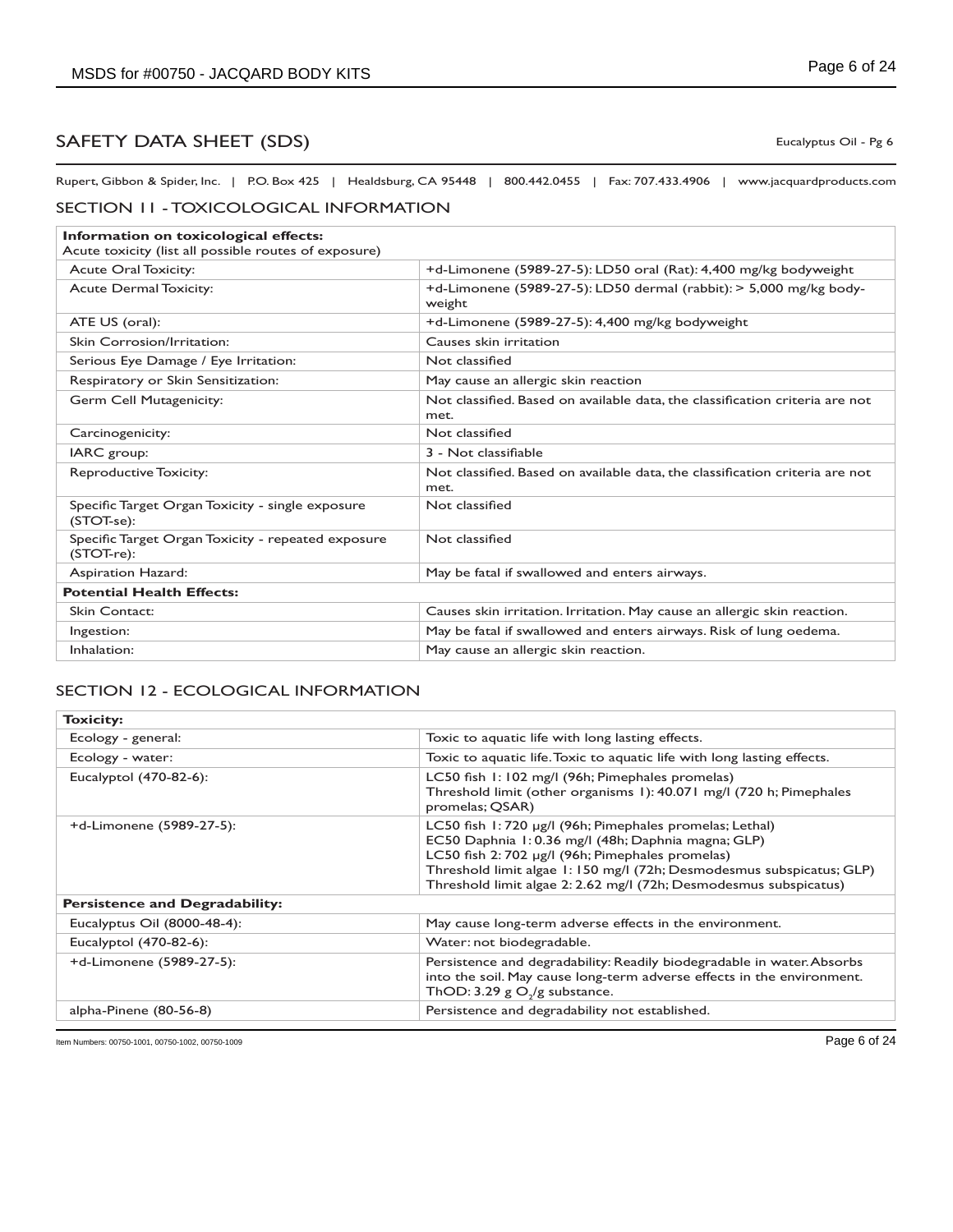Eucalyptus Oil - Pg 7

Rupert, Gibbon & Spider, Inc. | P.O. Box 425 | Healdsburg, CA 95448 | 800.442.0455 | Fax: 707.433.4906 | www.jacquardproducts.com SECTION 12 - ECOLOGICAL INFORMATION

| Persistence and Degradability (cont'd): |                                                                                                                                                                                                            |  |
|-----------------------------------------|------------------------------------------------------------------------------------------------------------------------------------------------------------------------------------------------------------|--|
| p-Cymene (99-87-6):                     | May cause long-term adverse effects in the environment.                                                                                                                                                    |  |
| Gamma Terpinene (99-85-4):              | Persistence and degradability not established.                                                                                                                                                             |  |
| <b>Bioaccumulative Potential:</b>       |                                                                                                                                                                                                            |  |
| Eucalyptol (470-82-6):                  | Log Pow: 1.84 (Calculated). Low bioaccumulative potential.                                                                                                                                                 |  |
| +d-Limonene (5989-27-5):                | BCF fish 1:864.8-1,022 (Pisces, Fresh weight)<br>Log Pow: 4.38 (Experimental value; OECD 117, Partition coefficient<br>(n-octanol/water), HPLC method; 37°C. Bioaccumulative potential not<br>established. |  |
| alpha-Pinene (80-56-8):                 | Bioaccumulative potential not established.                                                                                                                                                                 |  |
| p-Cymene (99-87-6):                     | Bioaccumulative potential not established.                                                                                                                                                                 |  |
| Gamma Terpinene (99-85-4):              | Bioaccumulative potential not established.                                                                                                                                                                 |  |
| Mobility in soil (all):                 | No additional information available.                                                                                                                                                                       |  |
| Other adverse effects:                  | No additional information available.                                                                                                                                                                       |  |

## SECTION 13 - DISPOSAL CONSIDERATIONS

| <b>Waste treatment methods:</b> |                                                                                                                                                                            |
|---------------------------------|----------------------------------------------------------------------------------------------------------------------------------------------------------------------------|
| Disposal:                       | Dispose of contents/container in accordance with licensed collector's<br>sorting instructions. Dispose in a safe manner in accordance with local/<br>national regulations. |
| Container Disposal:             | Handle empty containers with care because residual vapours are flamma-<br>ble. Flammable vapours may accumulate in the container.                                          |
| Ecology - waste materials:      | Hazardous waste due to toxicity.                                                                                                                                           |

### SECTION 14 - TRANSPORT INFORMATION

| DOT:                               |                                                      |  |
|------------------------------------|------------------------------------------------------|--|
| Hazard Class:                      | In accordance with DOT, not regulated for transport. |  |
| Transportation of Dangerous Goods: | No additional information available.                 |  |
| IMDG:                              |                                                      |  |
| UN number:                         | 1169                                                 |  |
| UN proper shipping name:           | <b>EXTRACTS, AROMATIC, LIQUID</b>                    |  |
| Hazard Class:                      | 3 - Flammable Liquids                                |  |
| Packing group:                     | III - substances presenting low danger               |  |
| IATA:                              |                                                      |  |
| UN No:                             | 1169                                                 |  |
| Proper shipping name:              | <b>EXTRACTS, AROMATIC, LIQUID</b>                    |  |
| Class:                             | 3 - Flammable Liquids                                |  |
| Packing group:                     | III - Minor Danger                                   |  |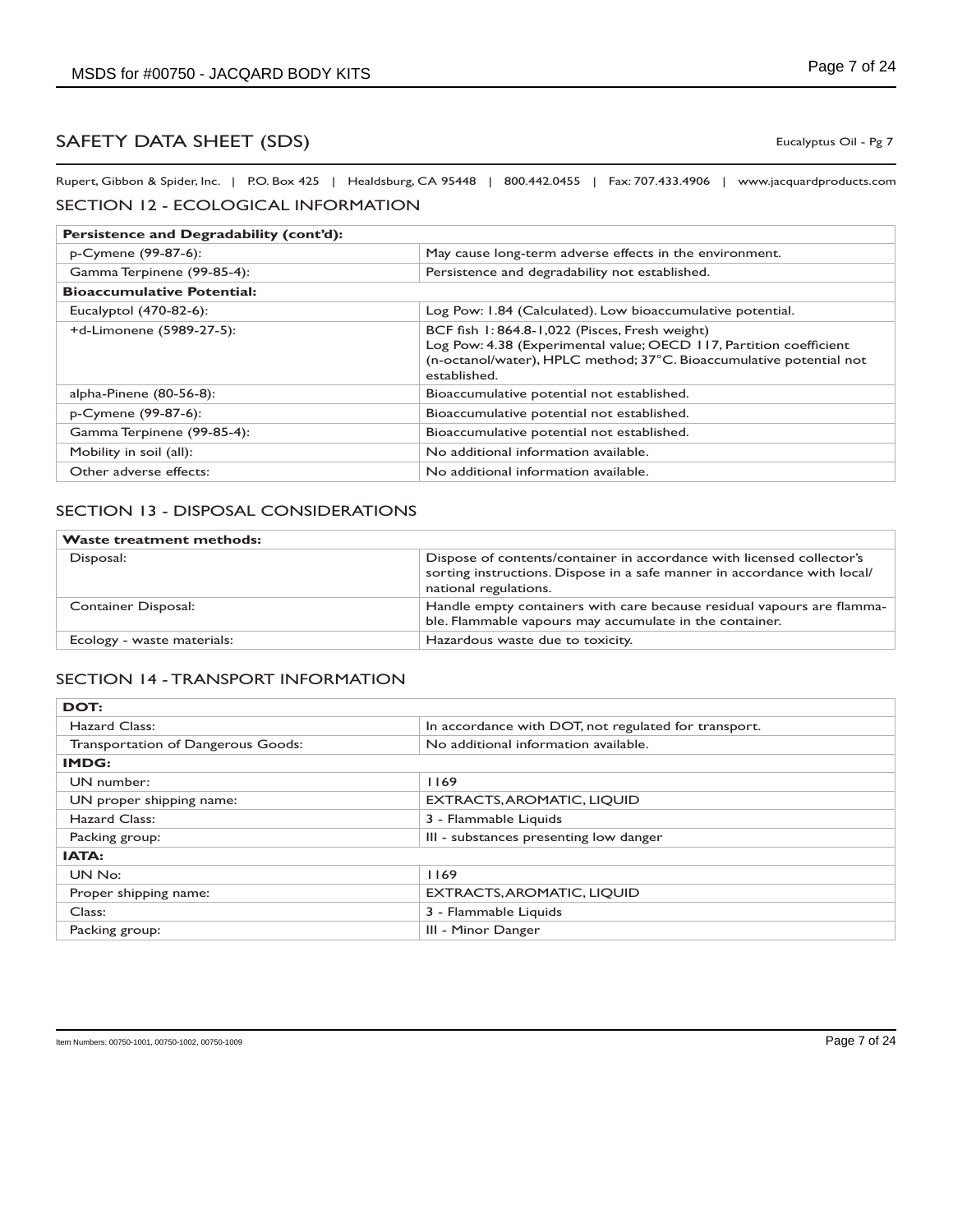Eucalyptus Oil - Pg 8

Rupert, Gibbon & Spider, Inc. | P.O. Box 425 | Healdsburg, CA 95448 | 800.442.0455 | Fax: 707.433.4906 | www.jacquardproducts.com

### SECTION 15 - REGULATORY INFORMATION

| <b>US Federal Regulations:</b>    |                                                                                                                                |  |
|-----------------------------------|--------------------------------------------------------------------------------------------------------------------------------|--|
| Eucalyptus Oil (8000-48-4):       | Listed on United States TSCA (Toxic Substances Control Act) inventory.                                                         |  |
| Eucalyptol (470-82-6):            | Listed on United States TSCA (Toxic Substances Control Act) inventory.                                                         |  |
| +d-Limonene (5989-27-5):          | Listed on United States TSCA (Toxic Substances Control Act) inventory                                                          |  |
| alpha-Pinene (80-56-8):           | Listed on United States TSCA (Toxic Substances Control Act) inventory                                                          |  |
| p-Cymene (99-87-6):               | Listed on United States TSCA (Toxic Substances Control Act) inventory                                                          |  |
| Gamma Terpinene (99-85-4):        | Listed on United States TSCA (Toxic Substances Control Act) inventory                                                          |  |
| <b>International Regulations:</b> |                                                                                                                                |  |
| <b>CANADA</b>                     |                                                                                                                                |  |
| Eucalyptol (470-82-6):            | Listed on the Canadian DSL (Domestic Substances List)                                                                          |  |
| alpha-Pinene (80-56-8):           | Listed on the Canadian DSL (Domestic Substances List)                                                                          |  |
| p-Cymene (99-87-6):               | Listed on the Canadian DSL (Domestic Substances List)                                                                          |  |
| <b>EU Regulations:</b>            | No additional information available.                                                                                           |  |
| <b>National Regulations:</b>      | No additional information available.                                                                                           |  |
| <b>US State Regulations:</b>      |                                                                                                                                |  |
| alpha-Pinene (80-56-8):           | US New Jersey - Right to Know Hazardous Substance List                                                                         |  |
|                                   | US Pennsylvania RTK (Right to Know) List                                                                                       |  |
| p-Cymene (99-87-6):               | US Pennsylvania RTK (Right to Know) List                                                                                       |  |
| California Prop 65:               | This product contains no chemicals(s) known to the State of California<br>to cause cancer, birth defects or reproductive harm. |  |

## SECTION 16 - OTHER INFORMATION

| Health:                           | I - Slight Hazard - Irritation or minor reversible injury possible.                                                                                                                                                                    |
|-----------------------------------|----------------------------------------------------------------------------------------------------------------------------------------------------------------------------------------------------------------------------------------|
| Flammability:                     | 2 - Moderate Hazard - Materials which must be moderately heated or<br>exposed to high ambient temperatures before ignition will occur. Includes liq-<br>uids having a flashpoint at or above 100°F but below 200°F (Classes II & IIIA) |
| Physical:                         | 0 - Minimal Rating - Materials that are normally stable, even under fire<br>conditions, and will NOT react with water, polymerize, decompose, con-<br>dense or self-react. Non-explosives.                                             |
| Personal protection:              | B: Safety glasses, Gloves                                                                                                                                                                                                              |
| <b>Full text of H-statements:</b> |                                                                                                                                                                                                                                        |
| H <sub>226</sub>                  | Flammable liquid and vapour.                                                                                                                                                                                                           |
| H304                              | May be fatal if swallowed and enters airways.                                                                                                                                                                                          |
| H315                              | Causes skin irritation.                                                                                                                                                                                                                |
| H317                              | May cause an allergic skin reaction.                                                                                                                                                                                                   |
| H400                              | Very toxic to aquatic life.                                                                                                                                                                                                            |
| <b>H401</b>                       | Toxic to aquatic life.                                                                                                                                                                                                                 |
| H410                              | Very toxic to aquatic life with long lasting effects.                                                                                                                                                                                  |
| H411                              | Toxic to aquatic life with long lasting effects.                                                                                                                                                                                       |

#### **Disclaimer:**

The information contained in this SDS is based on data from sources considered to be reliable but Rupert, Gibbon & Spider, Inc. does not guarantee the accuracy or completeness thereof. Rupert, Gibbon & Spider, Inc. urges each customer or recipient of this SDS to study it carefully to become aware of and understand the hazards associated with this product. The reader should consider consulting reference works or individuals who are experts in ventilation, toxicology or fire and understand the data in this SDS.

**Revision Date: 09/25/2018**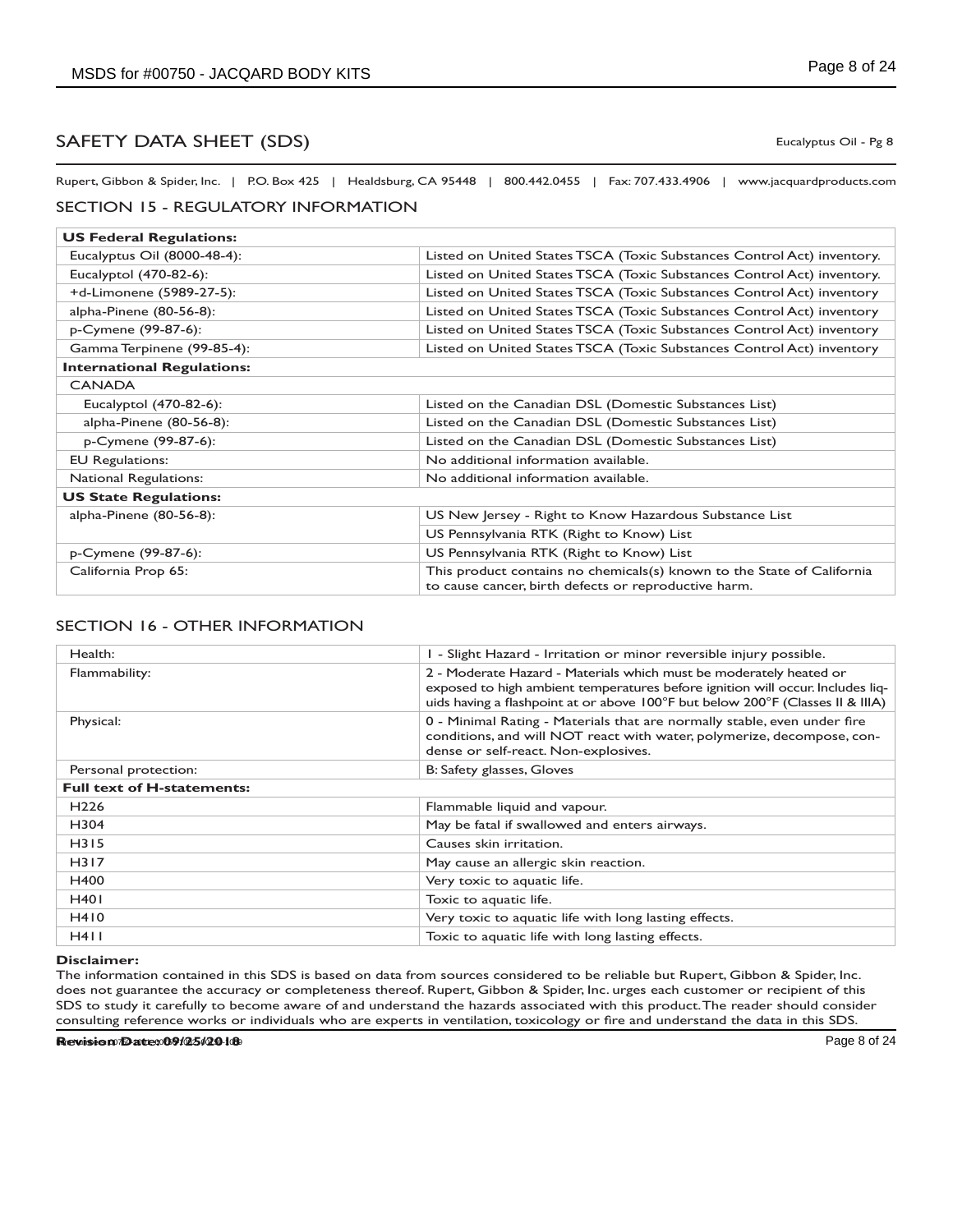Rupert, Gibbon & Spider, Inc. | P.O. Box 425 | Healdsburg, CA 95448 | 800.442.0455 | Fax: 707.433.4906 | www.jacquardproducts.com

| <b>Abbreviations:</b> |                                                                                                                                                                |
|-----------------------|----------------------------------------------------------------------------------------------------------------------------------------------------------------|
| <b>ACGIH</b>          | American Conference of Governmental Industrial Hygienists                                                                                                      |
| <b>ADR</b>            | International carriage of Dangerous goods by Road                                                                                                              |
| <b>AICS</b>           | Australian Inventory of Chemical Substances                                                                                                                    |
| <b>ATE</b>            | <b>Acute Toxicity Estimate</b>                                                                                                                                 |
| <b>BfR</b>            | Bundesinstitut für Risikobewertung recommendations for food contact materials                                                                                  |
| <b>BCF</b>            | <b>Bioconcentration Factor</b>                                                                                                                                 |
| BOD <sub>5</sub>      | 5-day Biochemical Oxygen Demand                                                                                                                                |
| <b>CERCLA</b>         | Comprehensive Environmental Response, Compensation and Liability Act                                                                                           |
| <b>CLP</b>            | Classification, Labeling and Packaging regulation                                                                                                              |
| COD                   | Chemical Oxygen Demand DOT<br>Department of Transportation DSL<br>Domestic Substances List                                                                     |
| <b>EINECS</b>         | European Inventory of Existing Chemical Substances                                                                                                             |
| <b>ECL</b>            | Existing Chemicals List (Korea)                                                                                                                                |
| <b>ENCS</b>           | Existing and New Chemical Substances Inventory (Japan)                                                                                                         |
| <b>EN 689</b>         | Workplace atmospheres - Guidance for the assessment of exposure by inhalation to chemical<br>agents for comparison with limit values and measurement strategy. |
| <b>ERG</b>            | <b>Emergency Response Guide</b>                                                                                                                                |
| <b>GHS</b>            | Globally Harmonized System                                                                                                                                     |
| <b>HMIS</b>           | Hazardous Materials Information System IARC<br>International Agency for Research on Cancer IATA<br>International Air Transport Association                     |
| <b>ICAO</b>           | International Civil Aviation Organization IDLH<br>Immediately Dangerous to Life and Health IMDG<br>International Maritime Dangerous Goods                      |
| LD50                  | Lethal Dose to 50% of test animal population                                                                                                                   |
| <b>MAK</b>            | Maximale Arbeitsplatz Konzentration                                                                                                                            |
| <b>NTP</b>            | National Toxicology Program                                                                                                                                    |
| <b>OEL</b>            | Occupational Exposure Limit                                                                                                                                    |
| <b>OSHA</b>           | Occupational Safety & Health Administration                                                                                                                    |
| <b>PBT</b>            | Persistent, Bioaccumulative and Toxic vPvB Very Persistent and Very Bioaccumulative PEL Permissible<br>exposure limit                                          |
| <b>PICCS</b>          | Philippine Inventory of Commercial Chemical Substances                                                                                                         |
| <b>PNEC</b>           | <b>Predicted No Effect Concentration</b>                                                                                                                       |
| <b>REACH</b>          | Registration, Evaluation and Authorization of Chemical Substances                                                                                              |
| <b>RID</b>            | International carriage of dangerous goods by Rail SARA<br>Superfund Amendments and Reauthorization Act STEL Short Term<br><b>Exposure Limit</b>                |
| <b>SVHC</b>           | Substance of Very High Concern                                                                                                                                 |
| <b>TLV</b>            | <b>Threshold Limit Value</b>                                                                                                                                   |
| <b>TSCA</b>           | <b>Toxic Substances Control Act</b>                                                                                                                            |
| <b>TWA</b>            | Time Weighted Average                                                                                                                                          |
| <b>VOC</b>            | Volatile Organic Compound                                                                                                                                      |
| <b>WGK</b>            | Wassergefahrdungsklasse (Water Hazard Class) WHMIS<br>Workplace Hazardous Material Identification System                                                       |

Eucalyptus Oil - Pg 9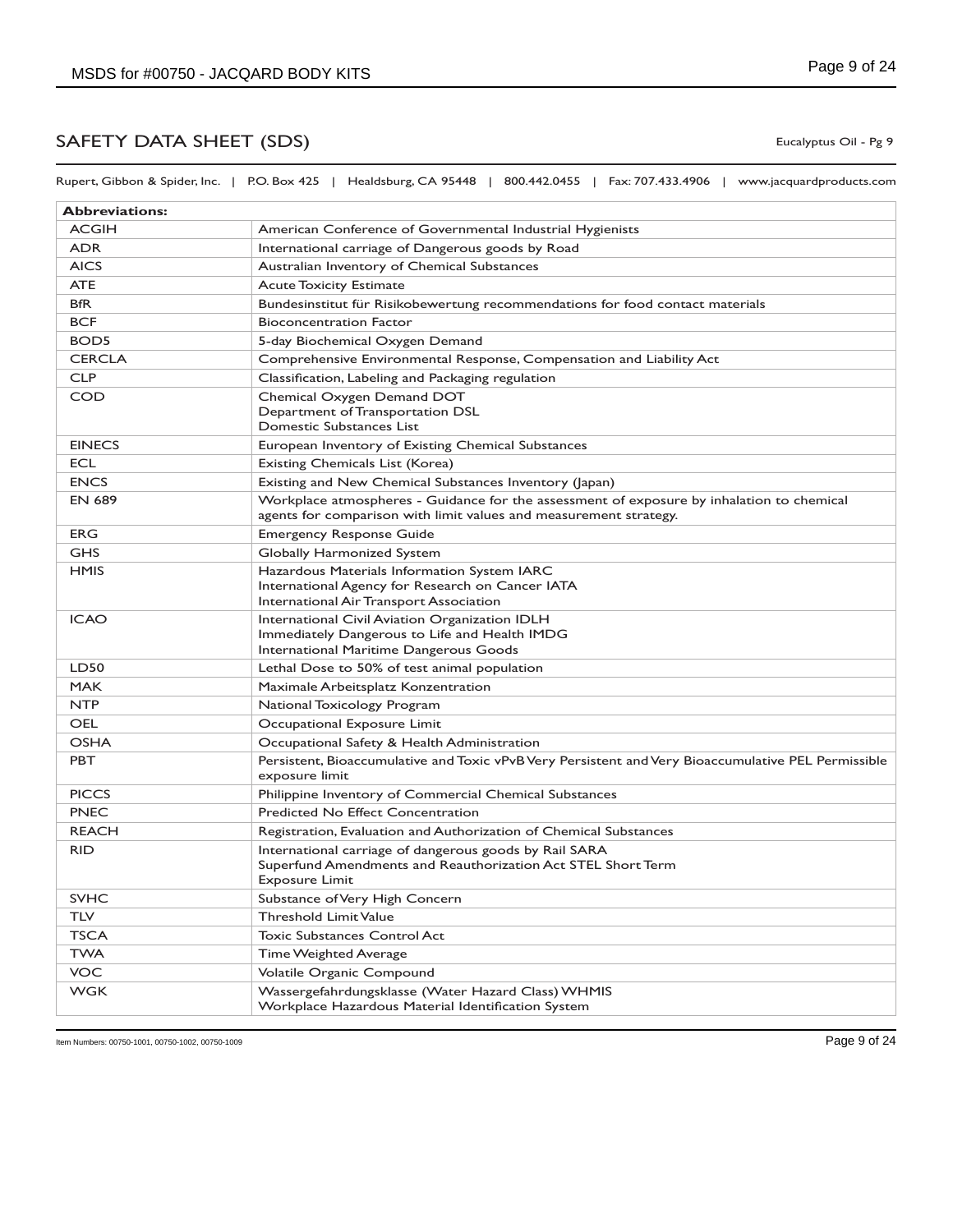

Jacquard Products Manufactured by Rupert, Gibbon & Spider, Inc. P.O. Box 425 | Healdsburg, CA 95448 800.442.0455 | Fax: 707.433.4906 www.jacquardproducts.com

Jagua Powder (Pre-Mixed) - Pg 1

#### **Revision Date: 03/05/2018**

#### SECTION 1 - CHEMICAL, PRODUCT & COMPANY INFORMATION

| Product Name:                                                           | <b>JAGUA POWDER (PRE-MIXED)</b>                                                                                |                                          |
|-------------------------------------------------------------------------|----------------------------------------------------------------------------------------------------------------|------------------------------------------|
| Product Number/Code:                                                    | JAG001, JAG008, JAG0016                                                                                        |                                          |
| Recommended Use:                                                        | Ingredient for body art                                                                                        |                                          |
| Restrictions on use:                                                    | None known.                                                                                                    |                                          |
| Manufacturer:                                                           | Rupert, Gibbon & Spider, Inc.<br>1147 Healdsburg Ave.<br>Healdsburg, CA 95448<br>1-800-442-0455 / 707-433-9577 |                                          |
| <b>Emergency Number:</b><br><b>ChemTel, Inc.</b> - Contract #MIS9128344 |                                                                                                                |                                          |
|                                                                         | North America:<br>1-800-255-3924                                                                               | International:<br>$1 - 813 - 248 - 0585$ |

### SECTION 2 - HAZARD(S) IDENTIFICATION

| under the OSHA Hazard Communication Standard, reference 29 CFR 1910.1200. | This product is not considered to be or contain hazardous chemicals based on evaluations made by our company                             |  |
|---------------------------------------------------------------------------|------------------------------------------------------------------------------------------------------------------------------------------|--|
| Toxicological Data on Ingredients:                                        |                                                                                                                                          |  |
| <b>Hazard Classification</b>                                              | Not hazardous                                                                                                                            |  |
| Physical Hazards:                                                         | Not classified                                                                                                                           |  |
| Health Hazards:                                                           | Not classified                                                                                                                           |  |
|                                                                           | Not classified                                                                                                                           |  |
| <b>Environmental Hazards:</b>                                             | Not classified                                                                                                                           |  |
| <b>Label Elements</b>                                                     |                                                                                                                                          |  |
| Pictogram:                                                                | None                                                                                                                                     |  |
| Signal Words:                                                             | None                                                                                                                                     |  |
| <b>Hazard Statements-EU:</b>                                              | The mixture does not meet the criteria for classification.                                                                               |  |
| <b>Precautionary Statements-EU:</b>                                       |                                                                                                                                          |  |
| Routes of exposure:                                                       | INHALATION of powder/dust.<br>EYE or SKIN contact with the product, powder/dust.                                                         |  |
| Effects of overexposure:                                                  | <b>EYES: Irritation.</b><br>SKIN: None expected.<br>INHALATION: Irritation of the upper respiratory system.<br>INGESTION: None expected. |  |
| Signs and symptoms of overexposure:                                       | Redness and itching or burning sensation may indicate eye or excessive<br>skin exposure.                                                 |  |
| Medical Conditions aggravated by exposure:                                | None generally recognized.                                                                                                               |  |
| Cancer information:                                                       | For complete discussion of toxicology data refer to Section 11.                                                                          |  |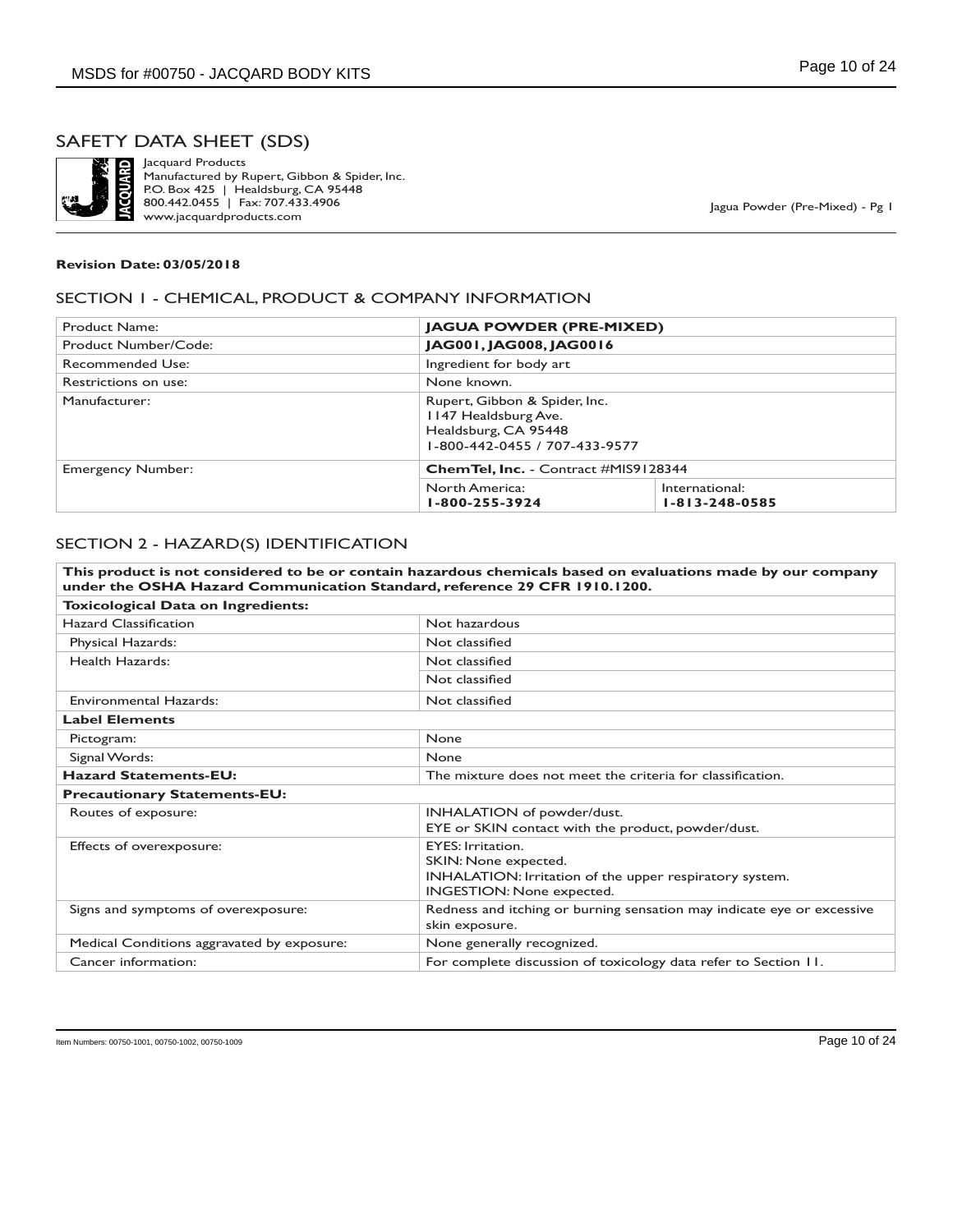Rupert, Gibbon & Spider, Inc. | P.O. Box 425 | Healdsburg, CA 95448 | 800.442.0455 | Fax: 707.433.4906 | www.jacquardproducts.com

### SECTION 3 - COMPOSITION / INFORMATION ON INGREDIENTS

| <b>Chemical identity</b>                                                                                                  | Content in percent $(\%)^*$ | CAS#         |
|---------------------------------------------------------------------------------------------------------------------------|-----------------------------|--------------|
| Evaporated fruit juice of Genipa americana                                                                                | 55-85%                      | N/A          |
| Cane Sugar                                                                                                                | $15 - 35%$                  | $57-50-1$    |
| Xanthan Gum                                                                                                               | $3 - 14%$                   | $11138-66-2$ |
| Citric Acid                                                                                                               | $0.1 - 1.5%$                | 77-92-9      |
| The exact ingredient percentages of non-hazardous components have been withheld as a trade secret. No ingredients in this |                             |              |

igredient percentages of non-hazardous components have been withheld as a trade secret. No ingredients in this product are hazardous as defined by the Department of Labor. This mixture is not classified as a hazardous substance.

#### SECTION 4 - FIRST AID MEASURES

| Description of first aid measures:                                             |                                                                                                                                                                                                                                      |  |
|--------------------------------------------------------------------------------|--------------------------------------------------------------------------------------------------------------------------------------------------------------------------------------------------------------------------------------|--|
| In the event of skin contact:                                                  | In general product is not skin-irritating. Wash skin with soap and water. If<br>irritation persists, seek medical attention.                                                                                                         |  |
| In the event of eye contact:                                                   | Immediately flush eyes with plenty of water, occasionally lifting the upper<br>and lower eyelids. Check for and remove any contact lenses. Continue to<br>rinse for at least 10 minutes. Get medical attention if irritation occurs. |  |
| In the event of swallowing:                                                    | No special measures required. In the event of unintentional swallowing,-<br>do not force vomiting. Seek medical attention if necessary, showing the<br>label.                                                                        |  |
| In the event of exposure by inhalation:                                        | Usual measure required. Move to fresh air. Seek medical advice if neces-<br>sary.                                                                                                                                                    |  |
| Most important symptoms and effects, acute and<br>delayed:                     | No symptoms known.                                                                                                                                                                                                                   |  |
| Indication of any immediate medical attention and<br>special treatment needed: | No special measures required. A medical examination is not necessary.                                                                                                                                                                |  |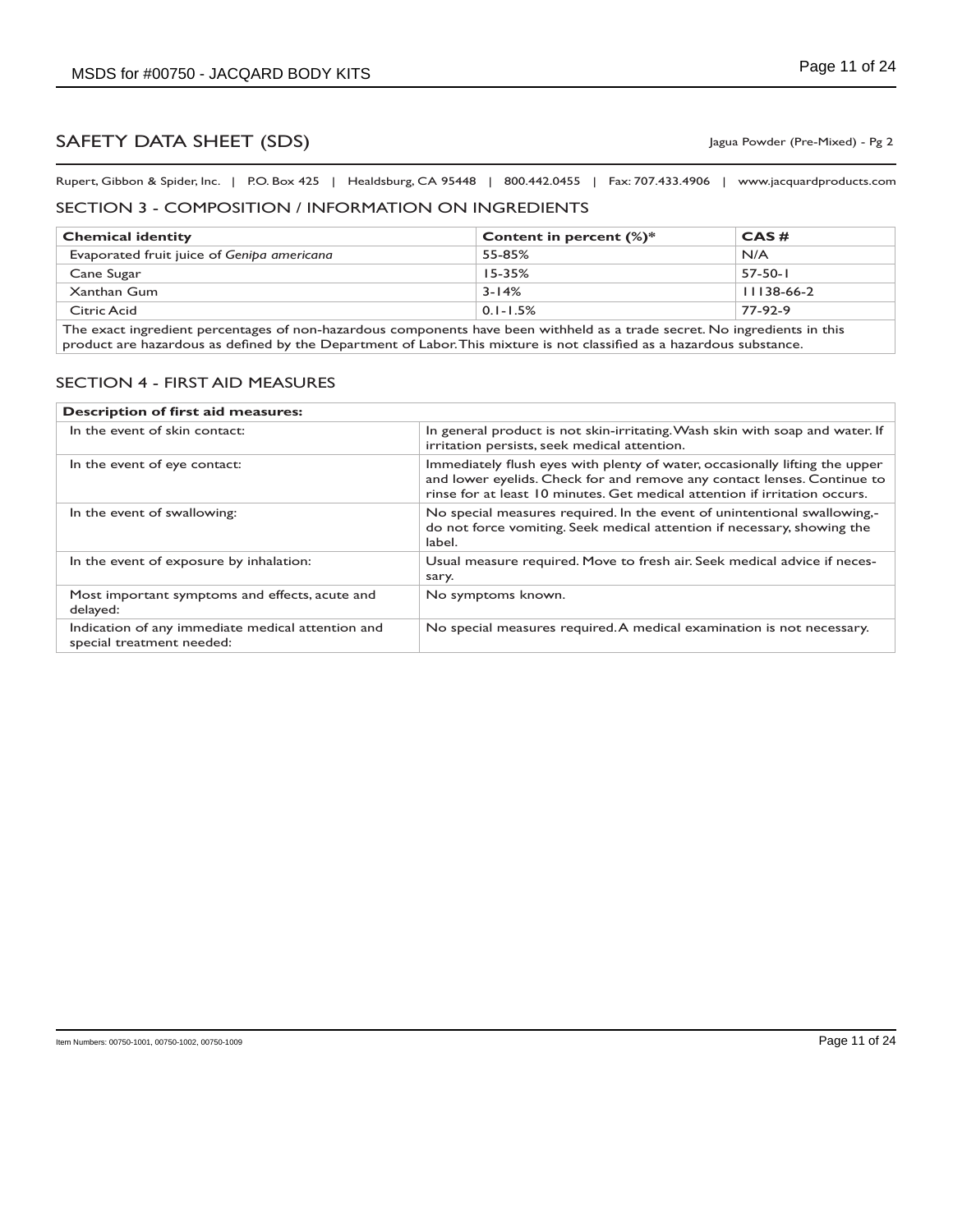Rupert, Gibbon & Spider, Inc. | P.O. Box 425 | Healdsburg, CA 95448 | 800.442.0455 | Fax: 707.433.4906 | www.jacquardproducts.com

## SECTION 5 - FIREFIGHTING MEASURES

| Flash point:                   | Not applicable                                                                                                                                                       |
|--------------------------------|----------------------------------------------------------------------------------------------------------------------------------------------------------------------|
| LEL.                           | Not applicable                                                                                                                                                       |
| UEL                            | Not applicable                                                                                                                                                       |
| Flammability classification:   | Not applicable                                                                                                                                                       |
| Extinguishing media:           | Carbon Dioxide, Dry Chemical, Alcohol Foam                                                                                                                           |
| Fire and explosion protection: | This product is made up of inflammable material with low risk. The prod-<br>uct may only form ignitable mixtures or burn only upon heating above<br>the flash point. |
| Protective equipment:          | Keep away from sources of ignition. Do not smoke. Respiratory and eye<br>protection required for fire crews when exposed to smoke or fumes.                          |

## SECTION 6 - ACCIDENTAL RELEASE MEASURES

| Personal precautions, protective equipment and<br>emergency procedures: | Ensure adequate ventilation.                 |
|-------------------------------------------------------------------------|----------------------------------------------|
| Methods and material for containment and clean up:                      | Clean up mechanically. Avoid dust formation. |
| Environmental procedures:                                               | No special measures required.                |

## SECTION 7 - HANDLING AND STORAGE

| Precautions for safe handling:            | Apply good manufacturing practice & industrial hygiene practices.<br>Observe good personal hygiene, and do not eat, drink or smoke whilst<br>handling. Avoid dust formation. |
|-------------------------------------------|------------------------------------------------------------------------------------------------------------------------------------------------------------------------------|
| Conditions for safe storage including any | Store the product a well-ventilated environment, protect from direct sun-                                                                                                    |
| incompatibilities:                        | light, in a cool, dry place.                                                                                                                                                 |

### SECTION 8 - EXPOSURE CONTROLS / PERSONAL PROTECTION

| <b>Control parameters:</b>                                             |                                                                   |  |
|------------------------------------------------------------------------|-------------------------------------------------------------------|--|
| Occupational exposure limits:                                          | No special measures required.                                     |  |
| Individual protection measures, such as personal protective equipment: |                                                                   |  |
| Eye/face protection:                                                   | Protective glasses                                                |  |
| Skin protection:                                                       | Use usual individual protective equipment.                        |  |
| Hand protection:                                                       | Gloves                                                            |  |
| Respiratory protection:                                                | Do not inhale dust. Protective mask in case of formation of dust. |  |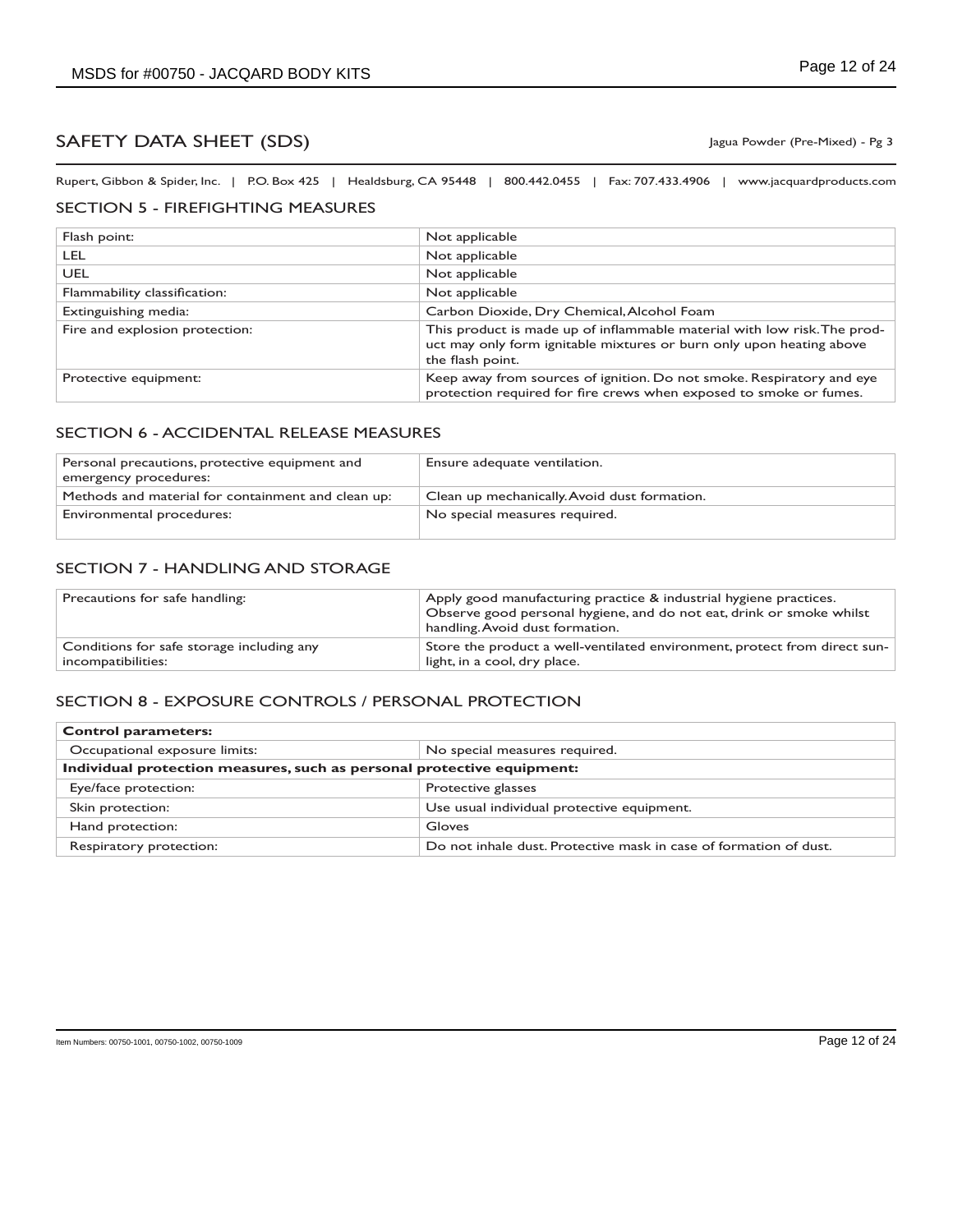Rupert, Gibbon & Spider, Inc. | P.O. Box 425 | Healdsburg, CA 95448 | 800.442.0455 | Fax: 707.433.4906 | www.jacquardproducts.com

## SECTION 9 - PHYSICAL AND CHEMICAL PROPERTIES

| <b>General information:</b>                             |                            |  |
|---------------------------------------------------------|----------------------------|--|
| Appearance and physical state:                          | Powder                     |  |
| Color:                                                  | Blueish-black              |  |
| Type of Odor:                                           | Plant matter               |  |
| Odor threshold:                                         | Not determined             |  |
| Important health, safety and environmental information: |                            |  |
| Initial Boiling Point and Boiling Range:                | Not available              |  |
| <b>Melting Point/Freezing Point:</b>                    | Not available              |  |
| Flammability Classification:                            | Not available              |  |
| Flash Point:                                            | Not available              |  |
| Auto-ignition Temperature:                              | Not available              |  |
| Decomposition Temperature:                              | Not available              |  |
| Flammability Limits (lower/upper):                      | Not available              |  |
| Evaporation rate:                                       | Not available              |  |
| Vapor Pressure:                                         | Not available              |  |
| Vapor Density (Air=1):                                  | Not available              |  |
| Evaporation Rate (BuAc=1):                              | Not available              |  |
| Octanol/Water Partition Coefficient (log Pow):          | Not available              |  |
| <b>Water Solubility:</b>                                | Partially soluble in water |  |
| pH:                                                     | Not available              |  |
| Viscosity:                                              | Not available              |  |
| <b>Relative Density:</b>                                | Not available              |  |

## SECTION 10 - STABILITY AND REACTIVITY

| Stability:                        | <b>Stable</b>                            |
|-----------------------------------|------------------------------------------|
| Conditions to avoid:              | Keep away from open flames.              |
| Hazardous decomposition products: | No significant hazardous reaction known. |
| Hazardous polymerization:         | Will not occur.                          |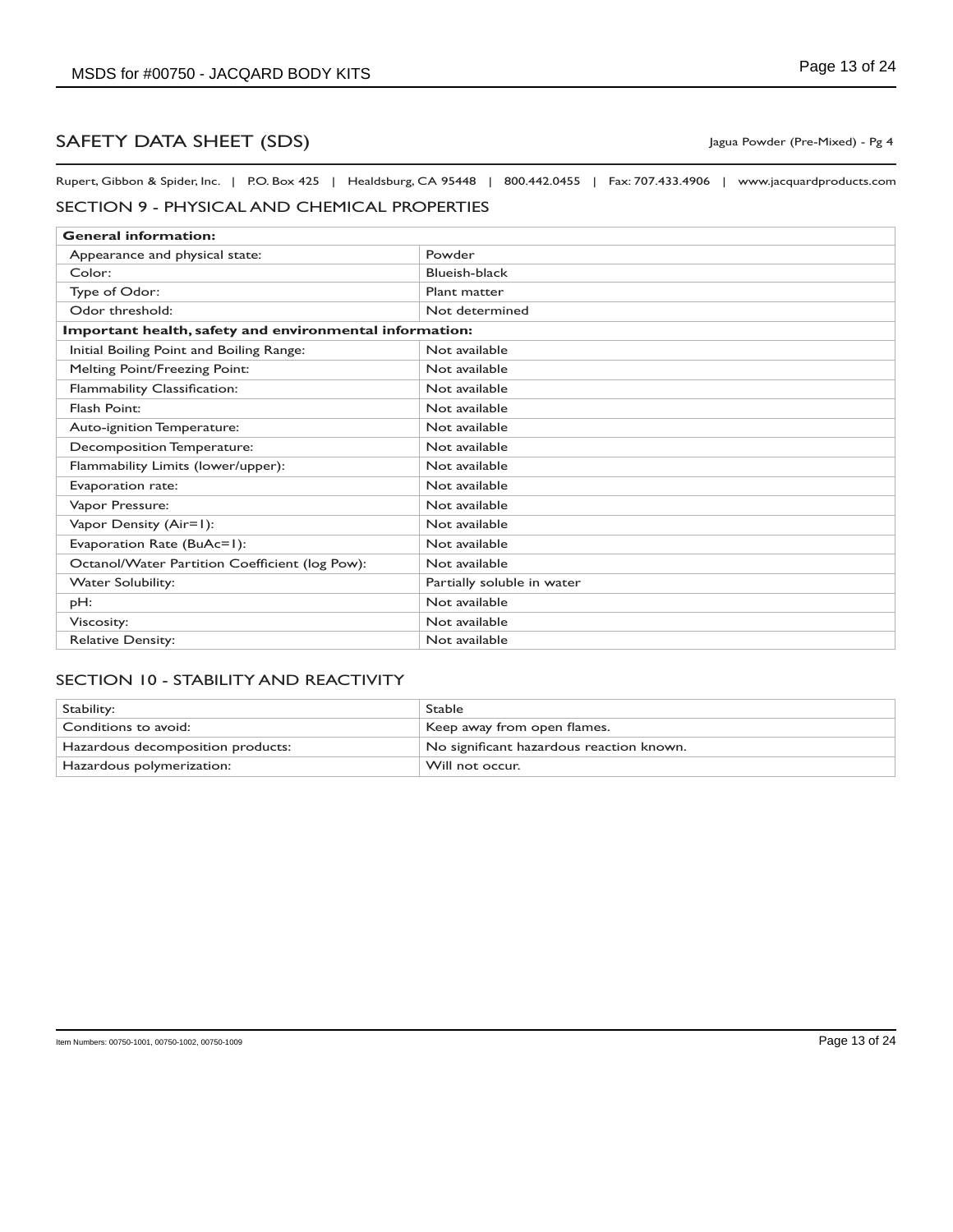## SAFETY DATA SHEET (SDS) SAFETY USING THE USING THE USING THE USING THE USING THE USING THE USING THE USING THE USING THE USING THE USING THE USING THE USING THE USING THE USING THE USING THE USING THE USING THE USING THE U

Rupert, Gibbon & Spider, Inc. | P.O. Box 425 | Healdsburg, CA 95448 | 800.442.0455 | Fax: 707.433.4906 | www.jacquardproducts.com

#### SECTION 11 - TOXICOLOGICAL INFORMATION

| Information on toxicological effects:<br>Acute toxicity (list all possible routes of exposure) |                                                                                                                                                                                                  |  |
|------------------------------------------------------------------------------------------------|--------------------------------------------------------------------------------------------------------------------------------------------------------------------------------------------------|--|
| <b>Acute Toxicity:</b>                                                                         | In compliance with generally accepted uses and quantities no negative<br>impacts are to be expected.                                                                                             |  |
| <b>LDSO Oral Toxicity:</b>                                                                     | Not determined                                                                                                                                                                                   |  |
| LDSO Dermal Toxicity:                                                                          | Not determined                                                                                                                                                                                   |  |
| LCSO:                                                                                          | Not determined                                                                                                                                                                                   |  |
| Skin Corrosion/irritation:                                                                     | In compliance with generally accepted uses and quantities no negative<br>impacts are to be expected.                                                                                             |  |
| Serious Eye Damage / Eye Irritation:                                                           | In compliance with generally accepted uses and quantities no negative<br>impacts are to be expected.                                                                                             |  |
| Respiratory or Skin Sensitization:                                                             | In compliance with generally accepted uses and quantities no negative<br>impacts are to be expected. Deep inhalation may cause respiratory trou-<br>bles such as watering, sneezing, irritation. |  |
| Germ Cell Mutagenicity:                                                                        | There is not expected negative impact.                                                                                                                                                           |  |
| Carcinogenicity:                                                                               | There is not expected negative impact.                                                                                                                                                           |  |
| Reproductive toxicity:                                                                         | There is not expected negative impact.                                                                                                                                                           |  |
| Specific Target Organ Toxicity - single exposure<br>(STOT-se):                                 | No information available                                                                                                                                                                         |  |
| Specific Target Organ Toxicity - repeated exposure<br>(STOT-re):                               | No information available                                                                                                                                                                         |  |
| Aspiration Hazard:                                                                             | No information available                                                                                                                                                                         |  |
| <b>Potential Health Effects:</b>                                                               |                                                                                                                                                                                                  |  |
| Skin Contact:                                                                                  | There is not expected negative impact.                                                                                                                                                           |  |
| Eye Contact:                                                                                   | There is not expected negative impact.                                                                                                                                                           |  |
| Ingestion:                                                                                     | There is not expected negative impact.                                                                                                                                                           |  |
| Inhalation:                                                                                    | There is not expected negative impact.                                                                                                                                                           |  |

## SECTION 12 - ECOLOGICAL INFORMATION

| <b>Toxicity:</b>           |                                                                    |
|----------------------------|--------------------------------------------------------------------|
| Ecotoxicity:               | Nothing to report. Natural product. Environmentally not hazardous. |
| Mobility in soil:          | Passive natural product                                            |
| Degradability:             | Biologically well degradable                                       |
| Bioaccumulation potential: | Nothing to report                                                  |
| Various harmful effects:   | Nothing to report                                                  |

### SECTION 13 - DISPOSAL CONSIDERATIONS

| $^\shortparallel$ Waste treatment methods: |                                                                                                                            |
|--------------------------------------------|----------------------------------------------------------------------------------------------------------------------------|
| Disposal:                                  | Collect and dispose of waste product in conformity with local disposal<br>regulations. Is a natural biodegradable product. |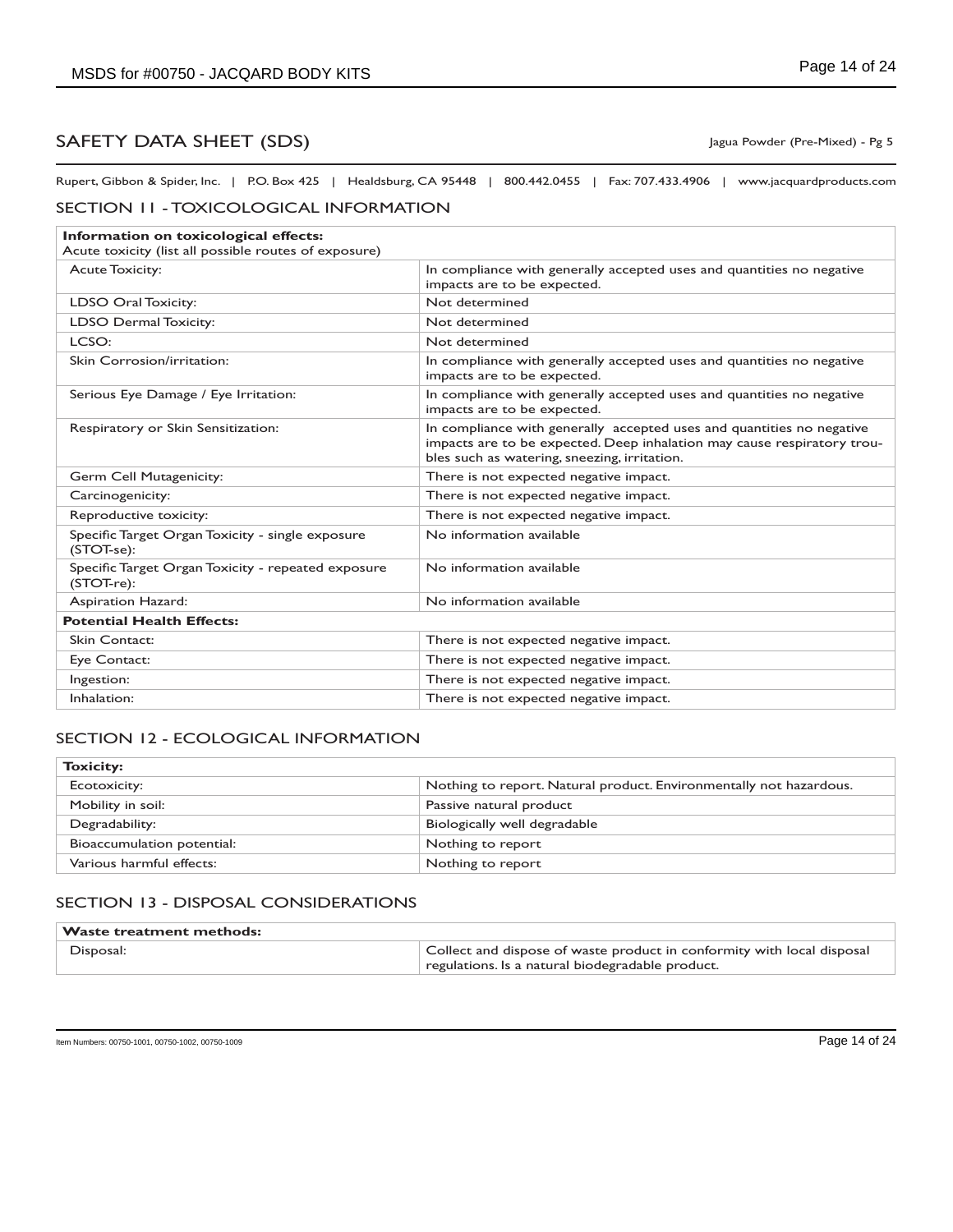Rupert, Gibbon & Spider, Inc. | P.O. Box 425 | Healdsburg, CA 95448 | 800.442.0455 | Fax: 707.433.4906 | www.jacquardproducts.com

## SECTION 14 - TRANSPORT INFORMATION

| General recommendations: | Not classified as a dangerous good under transport regulations. Protect<br>against humidity. |
|--------------------------|----------------------------------------------------------------------------------------------|
| US Ground (DOT):         | Not Regulated for Transportation.                                                            |
| Canada (TDG):            | Not Regulated for Transportation.                                                            |
| IMO:                     | Not Regulated for Transportation.                                                            |
| IATA/ICAO:               | Not Regulated for Transportation.                                                            |

#### SECTION 15 - REGULATORY INFORMATION

| Safety, health and environmental regulations/legislation specific for the substance or mixture:                                              |                                                                                  |
|----------------------------------------------------------------------------------------------------------------------------------------------|----------------------------------------------------------------------------------|
| <b>SARA 312</b>                                                                                                                              |                                                                                  |
| Delayed (chronic) health hazard:                                                                                                             | <b>No</b>                                                                        |
| Fire hazard:                                                                                                                                 | <b>No</b>                                                                        |
| Sudden Release of Pressure:                                                                                                                  | <b>No</b>                                                                        |
| Reactivity:                                                                                                                                  | <b>No</b>                                                                        |
| Section 355 (Extremely hazardous substances):                                                                                                | Substance is not listed.                                                         |
| TSCA (Toxic Substances Control Act):                                                                                                         | Substance is listed.                                                             |
| Proposition 65 (California) Chemicals known to cause<br>cancer                                                                               | Substance is not listed.                                                         |
| Chemicals known to cause reproductive toxicity for<br>females:                                                                               | Substance is not listed.                                                         |
| Chemicals known to cause reproductive toxicity for<br>males:                                                                                 | Substance is not listed.                                                         |
| Chemicals known to cause developmental toxicity:                                                                                             | Substance is not listed.                                                         |
| Carcinogenic categories EPA (Environmental Protec-<br>tion Agency):                                                                          | Substance is not listed.                                                         |
| IARC (International Agency for Research on Cancer):                                                                                          | Substance is not listed.                                                         |
| TLV (Threshold Limit Value established by ACGIH):                                                                                            | Substance is not listed.                                                         |
| NIOSH-Ca (National Institute for Occupational Safety<br>and Health):                                                                         | Substance is not listed.                                                         |
| <b>EU Classification:</b>                                                                                                                    | Not subject to classification according to<br>CLP Regulation (EC) No. 1272/2008. |
| This product is not subject to the German Ordinance that bans certain azo dyes or the 19th Amendment of the Council<br>Directive 76/769/EEC. |                                                                                  |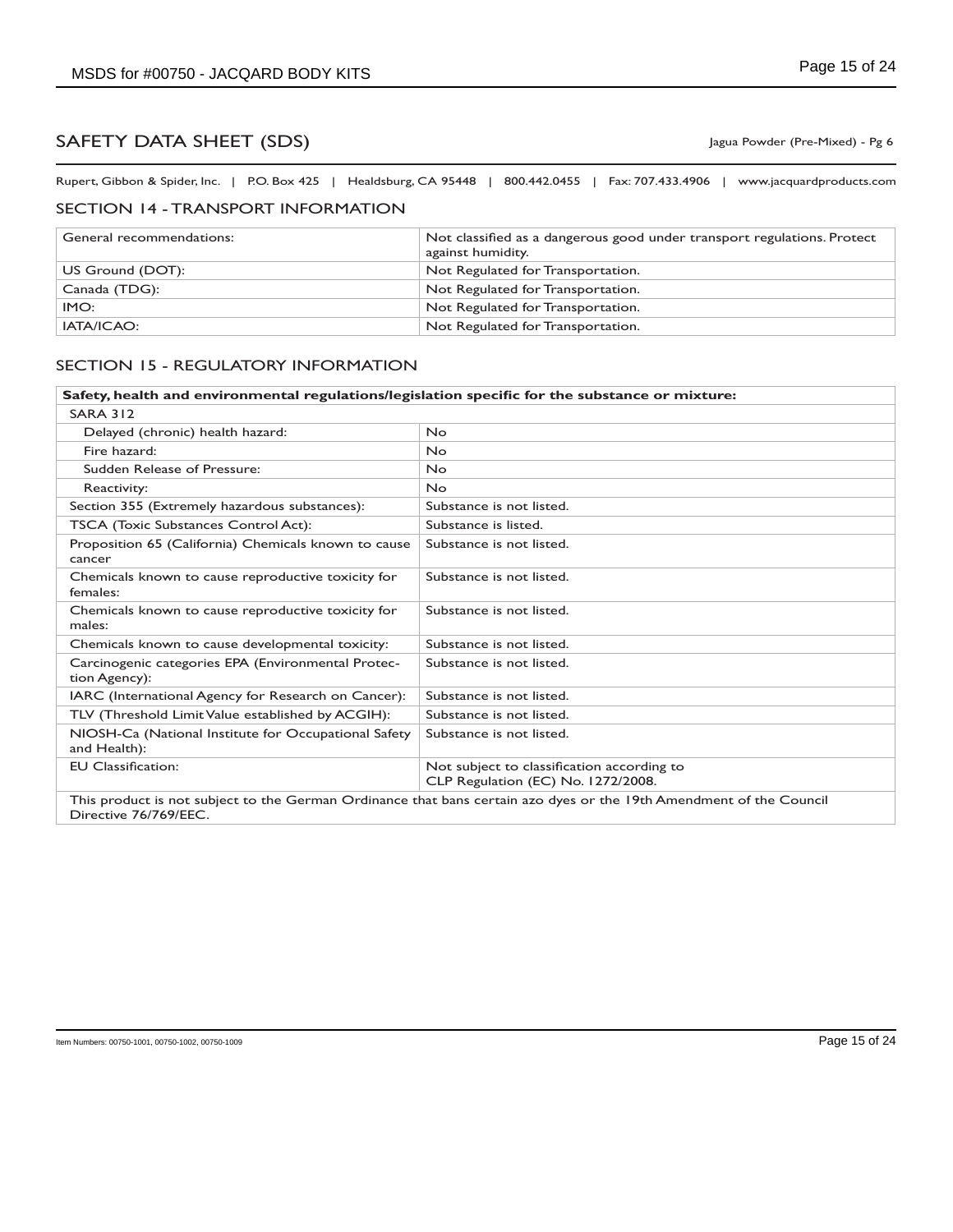Rupert, Gibbon & Spider, Inc. | P.O. Box 425 | Healdsburg, CA 95448 | 800.442.0455 | Fax: 707.433.4906 | www.jacquardproducts.com

#### SECTION 16 - OTHER INFORMATION

| <b>HMIS Hazard ID:</b>                                                                                |  |
|-------------------------------------------------------------------------------------------------------|--|
| Health:                                                                                               |  |
| Flammability:                                                                                         |  |
| Reactivity:                                                                                           |  |
| Hazard rating: 0 - Minimal; 1 - Slight; 2 - Moderate; 3 - Serious; 4 - Severe; *Chronic health effect |  |

#### **Disclaimer:**

The information contained in this SDS is based on data from sources considered to be reliable but Rupert, Gibbon & Spider, Inc. does not guarantee the accuracy or completeness thereof. Rupert, Gibbon & Spider, Inc. urges each customer or recipient of this SDS to study it carefully to become aware of and understand the hazards associated with this product. The reader should consider consulting reference works or individuals who are experts in ventilation, toxicology or fire and understand the data in this SDS.

#### **Revision Date: 03/05/2018**

| <b>National Chemical Inventories:</b>                                                                 |                   |
|-------------------------------------------------------------------------------------------------------|-------------------|
| All components of this product are listed on the following chemical substance inventories: TSCA (USA) |                   |
| <b>DSL</b>                                                                                            | (Canada)          |
| <b>EINECS</b>                                                                                         | (Europe)          |
| <b>ENCS</b>                                                                                           | (Japan) ECL       |
|                                                                                                       | (Korea)           |
| <b>AICS</b>                                                                                           | (Australia) NZIoC |
|                                                                                                       | (New Zealand)     |
| <b>PICCS</b>                                                                                          | (Philippines)     |
| <b>IECSC</b>                                                                                          | (China)           |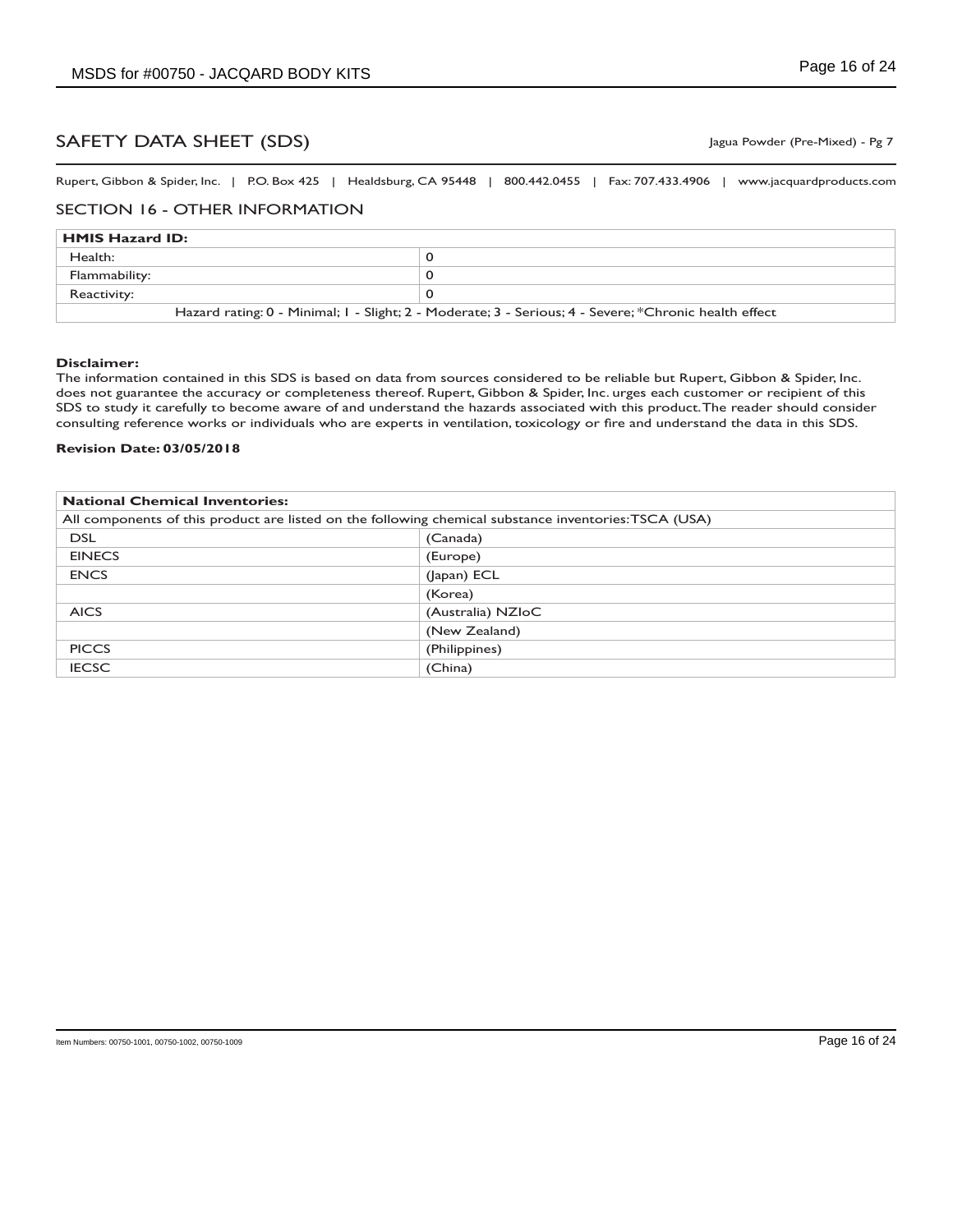Rupert, Gibbon & Spider, Inc. | P.O. Box 425 | Healdsburg, CA 95448 | 800.442.0455 | Fax: 707.433.4906 | www.jacquardproducts.com

| <b>Abbreviations:</b> |                                                                                                                                                                |
|-----------------------|----------------------------------------------------------------------------------------------------------------------------------------------------------------|
| <b>ACGIH</b>          | American Conference of Governmental Industrial Hygienists                                                                                                      |
| <b>ADR</b>            | International carriage of Dangerous goods by Road                                                                                                              |
| <b>AICS</b>           | Australian Inventory of Chemical Substances                                                                                                                    |
| <b>ATE</b>            | <b>Acute Toxicity Estimate</b>                                                                                                                                 |
| <b>BfR</b>            | Bundesinstitut für Risikobewertung recommendations for food contact materials                                                                                  |
| <b>BCF</b>            | <b>Bioconcentration Factor</b>                                                                                                                                 |
| BOD <sub>5</sub>      | 5-day Biochemical Oxygen Demand                                                                                                                                |
| <b>CERCLA</b>         | Comprehensive Environmental Response, Compensation and Liability Act                                                                                           |
| <b>CLP</b>            | Classification, Labeling and Packaging regulation                                                                                                              |
| <b>COD</b>            | Chemical Oxygen Demand DOT<br>Department of Transportation DSL<br>Domestic Substances List                                                                     |
| <b>EINECS</b>         | European Inventory of Existing Chemical Substances                                                                                                             |
| <b>ECL</b>            | Existing Chemicals List (Korea)                                                                                                                                |
| <b>ENCS</b>           | Existing and New Chemical Substances Inventory (Japan)                                                                                                         |
| <b>EN 689</b>         | Workplace atmospheres - Guidance for the assessment of exposure by inhalation to chemical<br>agents for comparison with limit values and measurement strategy. |
| ERG                   | <b>Emergency Response Guide</b>                                                                                                                                |
| <b>GHS</b>            | Globally Harmonized System                                                                                                                                     |
| <b>HMIS</b>           | Hazardous Materials Information System IARC<br>International Agency for Research on Cancer IATA<br>International Air Transport Association                     |
| <b>ICAO</b>           | International Civil Aviation Organization IDLH<br>Immediately Dangerous to Life and Health IMDG<br>International Maritime Dangerous Goods                      |
| <b>LD50</b>           | Lethal Dose to 50% of test animal population                                                                                                                   |
| <b>MAK</b>            | Maximale Arbeitsplatz Konzentration                                                                                                                            |
| <b>NTP</b>            | National Toxicology Program                                                                                                                                    |
| <b>OEL</b>            | Occupational Exposure Limit                                                                                                                                    |
| <b>OSHA</b>           | Occupational Safety & Health Administration                                                                                                                    |
| <b>PBT</b>            | Persistent, Bioaccumulative and Toxic vPvB Very Persistent and Very Bioaccumulative PEL Permissible<br>exposure limit                                          |
| <b>PICCS</b>          | Philippine Inventory of Commercial Chemical Substances                                                                                                         |
| <b>PNEC</b>           | Predicted No Effect Concentration                                                                                                                              |
| <b>REACH</b>          | Registration, Evaluation and Authorization of Chemical Substances                                                                                              |
| <b>RID</b>            | International carriage of dangerous goods by Rail SARA<br>Superfund Amendments and Reauthorization Act STEL Short Term<br><b>Exposure Limit</b>                |
| <b>SVHC</b>           | Substance of Very High Concern                                                                                                                                 |
| <b>TLV</b>            | <b>Threshold Limit Value</b>                                                                                                                                   |
| <b>TSCA</b>           | <b>Toxic Substances Control Act</b>                                                                                                                            |
| <b>TWA</b>            | Time Weighted Average                                                                                                                                          |
| <b>VOC</b>            | Volatile Organic Compound                                                                                                                                      |
| <b>WGK</b>            | Wassergefahrdungsklasse (Water Hazard Class) WHMIS<br>Workplace Hazardous Material Identification System                                                       |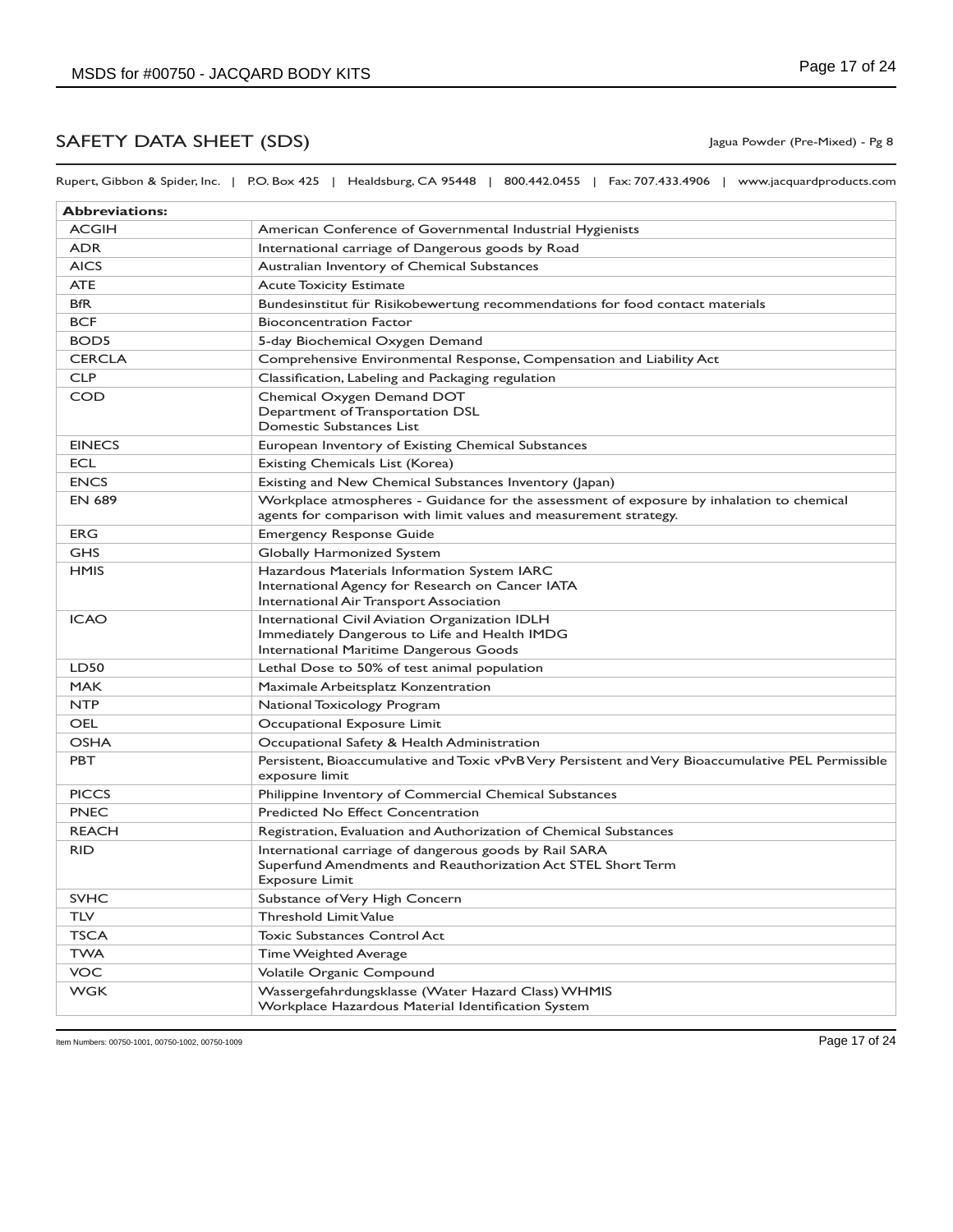| TB MSRS for #00750 - JACQARD BODY KITS | Page 18 of 24 |
|----------------------------------------|---------------|
| <b>ENAIVELEN CIVEAIXE</b>              |               |

| Safety Data Sheet |  |  |
|-------------------|--|--|

| Safety Data Sheet<br>According to Regulation (EC) No. 453/2010                                                                                                                                                                                                                                           |                                                                                                                                                                                                                                                       |                                                                                                                                        |         |                                                                                        |
|----------------------------------------------------------------------------------------------------------------------------------------------------------------------------------------------------------------------------------------------------------------------------------------------------------|-------------------------------------------------------------------------------------------------------------------------------------------------------------------------------------------------------------------------------------------------------|----------------------------------------------------------------------------------------------------------------------------------------|---------|----------------------------------------------------------------------------------------|
| Revision date: 17/10/2014                                                                                                                                                                                                                                                                                |                                                                                                                                                                                                                                                       | Date of issue: 16/10/2014                                                                                                              |         | Version: 1.0                                                                           |
| <b>Product identifier</b><br>1.1.                                                                                                                                                                                                                                                                        |                                                                                                                                                                                                                                                       |                                                                                                                                        |         | SECTION 1: Identification of the substance/mixture and of the company/undertaking      |
| Product form                                                                                                                                                                                                                                                                                             |                                                                                                                                                                                                                                                       | : Mixture                                                                                                                              |         |                                                                                        |
| <b>Product Name</b>                                                                                                                                                                                                                                                                                      |                                                                                                                                                                                                                                                       | : TRANSFER CREAM                                                                                                                       |         |                                                                                        |
| 1.2.<br>1.2.1.<br><b>Relevant identified uses</b>                                                                                                                                                                                                                                                        |                                                                                                                                                                                                                                                       | Relevant identified uses of the substance or mixture and uses advised against                                                          |         |                                                                                        |
| Use of the substance/mixture<br><b>Uses advised against</b><br>1.2.2.<br>No additional information available.                                                                                                                                                                                            |                                                                                                                                                                                                                                                       |                                                                                                                                        |         | : This product is intended to be used as a topical-only stencil image transfer medium. |
| 1.3.                                                                                                                                                                                                                                                                                                     | Details of the supplier of the safety data sheet                                                                                                                                                                                                      |                                                                                                                                        |         |                                                                                        |
| Company                                                                                                                                                                                                                                                                                                  | 1147 Healdsburg Ave. CA, 95448<br>800-442-0455                                                                                                                                                                                                        | Rupert, Gibbon & Spider, Inc./Jacquard Products                                                                                        |         |                                                                                        |
| 1.4.                                                                                                                                                                                                                                                                                                     | <b>Emergency telephone number</b>                                                                                                                                                                                                                     |                                                                                                                                        |         |                                                                                        |
|                                                                                                                                                                                                                                                                                                          | International CHEMTREC, call: 1-703-527-3887                                                                                                                                                                                                          | Emergency number CHEMTREC (24HR Emergency Telephone), call: 1-800-424-9300<br>For non-emergency assistance, call: 800-442-0455         |         |                                                                                        |
| 2.1.<br>Not classified<br>Not classified<br>No additional information available.<br>2.2.<br>Label elements<br>No labelling applicable<br>2.3.<br><b>Other hazards</b><br>Other hazards not contributing to the<br>classification<br>3.1.<br><b>Substance</b><br>Not applicable<br>3.2.<br><b>Mixture</b> | <b>Classification of the substance or mixture</b><br>Classification according to Regulation (EC) No. 1272/2008 [CLP]<br>Adverse physicochemical, human health and environmental effects<br>Labelling according to Regulation (EC) No. 1272/2008 [CLP] | Classification according to Directive 67/548/EEC [DSD] or 1999/45/EC [DPD]<br><b>SECTION 3: Composition/information on ingredients</b> |         | : Exposure may aggravate those with pre-existing eye, skin, or respiratory conditions. |
| Name                                                                                                                                                                                                                                                                                                     |                                                                                                                                                                                                                                                       | <b>Product identifier</b>                                                                                                              | %       | <b>Classification according to Directive</b><br>67/548/EEC                             |
| Water                                                                                                                                                                                                                                                                                                    |                                                                                                                                                                                                                                                       | (CAS No) 7732-18-5<br>(EC no) 231-791-2                                                                                                | 82,1025 | Not classified                                                                         |
| 1,2-Propylene glycol                                                                                                                                                                                                                                                                                     |                                                                                                                                                                                                                                                       | (CAS No) 57-55-6<br>(EC no) 200-338-0                                                                                                  | 15,7861 | Not classified                                                                         |
| Glycerin                                                                                                                                                                                                                                                                                                 |                                                                                                                                                                                                                                                       | (CAS No) 56-81-5<br>(EC no) 200-289-5                                                                                                  | 1,0812  | Not classified                                                                         |
| Sodium stearate                                                                                                                                                                                                                                                                                          |                                                                                                                                                                                                                                                       | (CAS No) 822-16-2<br>(EC no) 212-490-5                                                                                                 | 0,7929  | Not classified                                                                         |
| Xanthan gum                                                                                                                                                                                                                                                                                              |                                                                                                                                                                                                                                                       | (CAS No) 11138-66-2<br>(EC no) 234-394-2                                                                                               | 0,2372  | Not classified                                                                         |
| Name                                                                                                                                                                                                                                                                                                     |                                                                                                                                                                                                                                                       | <b>Product identifier</b>                                                                                                              | %       | <b>Classification according to Regulation</b><br>(EC) No. 1272/2008 [CLP]              |
| Water                                                                                                                                                                                                                                                                                                    |                                                                                                                                                                                                                                                       | (CAS No) 7732-18-5                                                                                                                     | 82,1025 | Not classified                                                                         |

(EC no) 231-791-2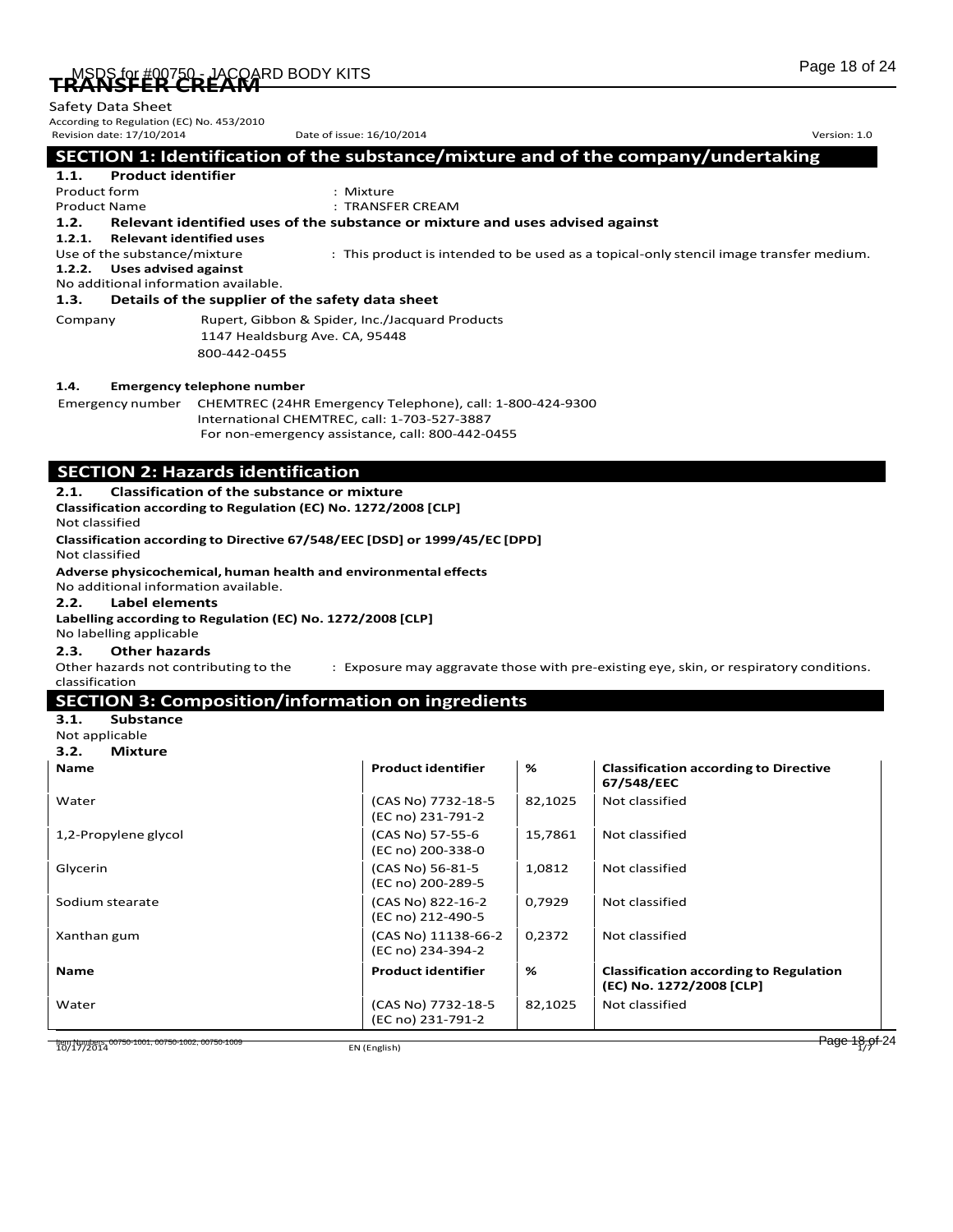Safety Data Sheet<br>According to Regulation (EC) No. 453/2010

| Name                                                                               | <b>Product identifier</b>                                     | %       | <b>Classification according to Regulation</b>                                                                                                           |
|------------------------------------------------------------------------------------|---------------------------------------------------------------|---------|---------------------------------------------------------------------------------------------------------------------------------------------------------|
|                                                                                    |                                                               |         | (EC) No. 1272/2008 [CLP]                                                                                                                                |
| 1,2-Propylene glycol                                                               | (CAS No) 57-55-6<br>(EC no) 200-338-0                         | 15,7861 | Not classified                                                                                                                                          |
| Glycerin                                                                           | (CAS No) 56-81-5<br>(EC no) 200-289-5                         | 1,0812  | Not classified                                                                                                                                          |
| Sodium stearate                                                                    | (CAS No) 822-16-2<br>(EC no) 212-490-5                        | 0,7929  | Not classified                                                                                                                                          |
| Xanthan gum                                                                        | (CAS No) 11138-66-2<br>(EC no) 234-394-2                      | 0,2372  | Not classified                                                                                                                                          |
| Full text of R- and H-phrases: see section 16                                      |                                                               |         |                                                                                                                                                         |
|                                                                                    |                                                               |         |                                                                                                                                                         |
| <b>SECTION 4: First aid measures</b>                                               |                                                               |         |                                                                                                                                                         |
| 4.1.<br><b>Description of first aid measures</b>                                   |                                                               |         |                                                                                                                                                         |
| First-aid measures general                                                         |                                                               |         | : Never give anything by mouth to an unconscious person. If you feel unwell, seek                                                                       |
| First-aid measures after inhalation                                                | medical advice (show the label if possible).                  |         | : Remove to fresh air and keep at rest in a position comfortable for breathing. Obtain                                                                  |
| First-aid measures after skin contact                                              | medical attention if breathing difficulty persists.           |         | : Wash with plenty of soap and water. Obtain medical attention if irritation develops                                                                   |
|                                                                                    | or persists.                                                  |         |                                                                                                                                                         |
| First-aid measures after eye contact                                               |                                                               |         | : Rinse cautiously with water for at least 15 minutes. Remove contact lenses, if<br>present and easy to do. Continue rinsing. Obtain medical attention. |
| First-aid measures after ingestion                                                 |                                                               |         | : Do NOT induce vomiting. Rinse mouth. Immediately call a POISON CENTER or                                                                              |
|                                                                                    | doctor/physician.                                             |         |                                                                                                                                                         |
| 4.2.<br>Most important symptoms and effects, both acute and delayed                |                                                               |         |                                                                                                                                                         |
| Symptoms/injuries                                                                  |                                                               |         | : Not expected to present a significant hazard under anticipated conditions of normal                                                                   |
| use.                                                                               |                                                               |         |                                                                                                                                                         |
| Symptoms/injuries after inhalation                                                 | of normal use.                                                |         | : Not expected to present a significant inhalation hazard under anticipated conditions                                                                  |
| Symptoms/injuries after skin contact                                               | : May cause skin irritation.                                  |         |                                                                                                                                                         |
| Symptoms/injuries after eye contact                                                | : May cause eye irritation.                                   |         |                                                                                                                                                         |
| Symptoms/injuries after ingestion                                                  | : Ingestion is likely to be harmful or have adverse effects.  |         |                                                                                                                                                         |
| Chronic symptoms                                                                   | : None expected under normal conditions of use.               |         |                                                                                                                                                         |
| 4.3.<br>Indication of any immediate medical attention and special treatment needed |                                                               |         |                                                                                                                                                         |
| If you feel unwell, seek medical advice (show the label where possible).           |                                                               |         |                                                                                                                                                         |
| <b>SECTION 5: Firefighting measures</b>                                            |                                                               |         |                                                                                                                                                         |
| 5.1.<br><b>Extinguishing media</b>                                                 |                                                               |         |                                                                                                                                                         |
| Suitable extinguishing media                                                       | : Use extinguishing media appropriate for surrounding fire.   |         |                                                                                                                                                         |
| Unsuitable extinguishing media                                                     |                                                               |         | : Do not use a heavy water stream. Use of heavy stream of water may spread fire.                                                                        |
| Special hazards arising from the substance or mixture<br>5.2.                      |                                                               |         |                                                                                                                                                         |
| Fire hazard                                                                        | : Not flammable.                                              |         |                                                                                                                                                         |
| <b>Explosion hazard</b>                                                            | : Product is not explosive.                                   |         |                                                                                                                                                         |
| Reactivity                                                                         | : Hazardous reactions will not occur under normal conditions. |         |                                                                                                                                                         |
| Hazardous decomposition products in<br>case of fire                                |                                                               |         | : Carbon oxides (CO, CO <sub>2</sub> ). Heat from fire may generate flammable vapor.                                                                    |
| 5.3.<br><b>Advice for firefighters</b>                                             |                                                               |         |                                                                                                                                                         |
| Precautionary measures fire                                                        | : Exercise caution when fighting any chemical fire.           |         |                                                                                                                                                         |
| Firefighting instructions                                                          | : Use water spray or fog for cooling exposed containers.      |         |                                                                                                                                                         |
| Protection during firefighting                                                     | protection.                                                   |         | : Do not enter fire area without proper protective equipment, including respiratory                                                                     |
| Other information                                                                  | : Refer to Section 9 for flammability properties.             |         |                                                                                                                                                         |
| <b>SECTION 6: Accidental release measures</b>                                      |                                                               |         |                                                                                                                                                         |
| Personal precautions, protective equipment and emergency procedures<br>6.1.        |                                                               |         |                                                                                                                                                         |
| General measures                                                                   | : Avoid breathing (vapor, mist, spray).                       |         |                                                                                                                                                         |
| For non-emergency personnel<br>6.1.1.                                              |                                                               |         |                                                                                                                                                         |
| Protective equipment                                                               | : Use appropriate personal protection equipment (PPE).        |         |                                                                                                                                                         |
| 17/10/2014                                                                         | EN (English)                                                  |         | 2/7                                                                                                                                                     |
| Item Numbers: 00750-1001, 00750-1002, 00750-1009                                   |                                                               |         | Page 19 of 24                                                                                                                                           |
|                                                                                    |                                                               |         |                                                                                                                                                         |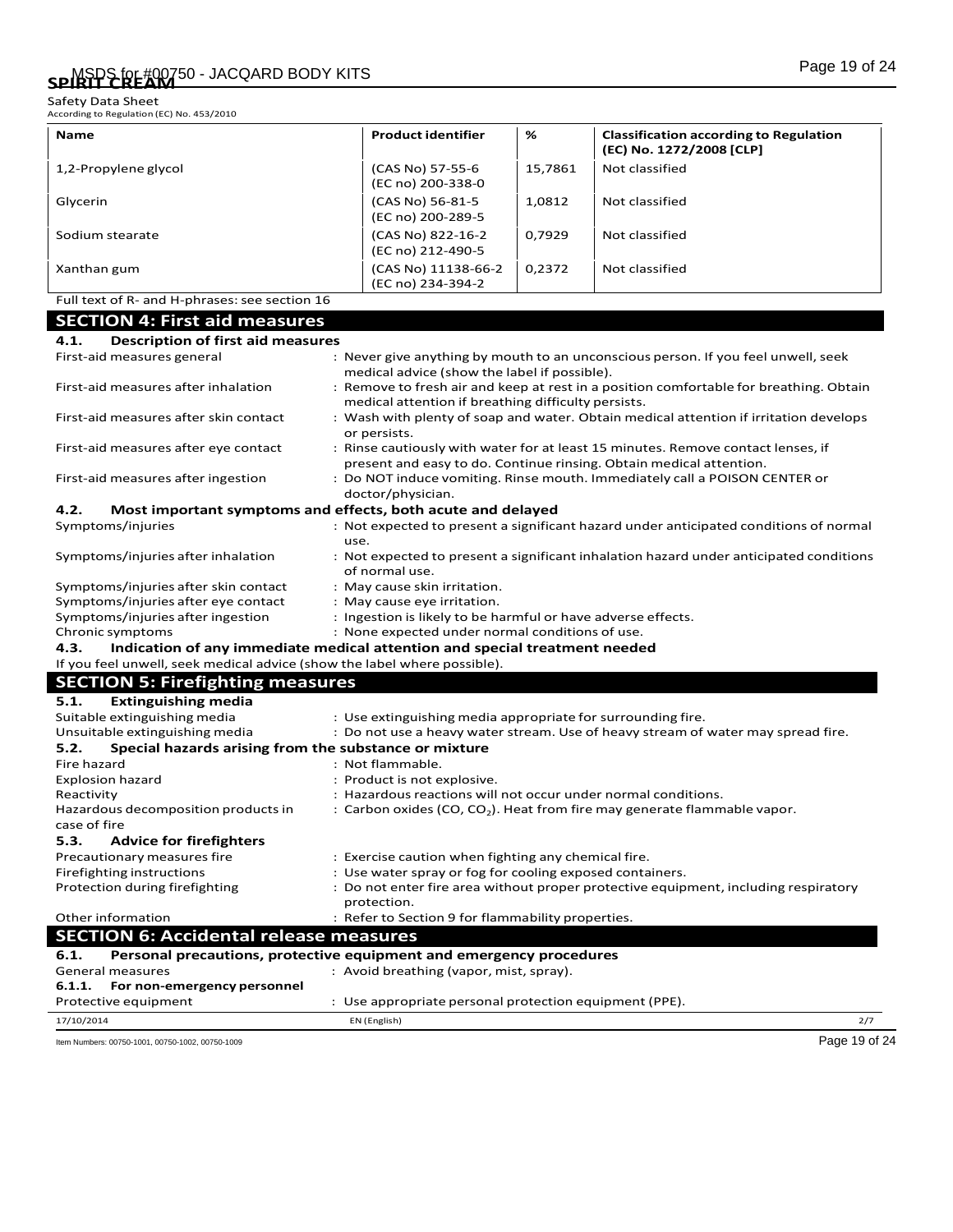| Safety Data Sheet<br>According to Regulation (EC) No. 453/2010 |                                                                                                         |                                                                                                                                                                                                                                    |  |  |
|----------------------------------------------------------------|---------------------------------------------------------------------------------------------------------|------------------------------------------------------------------------------------------------------------------------------------------------------------------------------------------------------------------------------------|--|--|
| Emergency procedures                                           | : Evacuate unnecessary personnel.                                                                       |                                                                                                                                                                                                                                    |  |  |
| 6.1.2.<br>For emergency responders                             |                                                                                                         |                                                                                                                                                                                                                                    |  |  |
| Protective equipment                                           |                                                                                                         | : Equip cleanup crew with proper protection.                                                                                                                                                                                       |  |  |
| <b>Emergency procedures</b>                                    | : Ventilate area.                                                                                       |                                                                                                                                                                                                                                    |  |  |
| 6.2.<br><b>Environmental precautions</b>                       |                                                                                                         |                                                                                                                                                                                                                                    |  |  |
|                                                                | Prevent entry to sewers and public waters. Notify authorities if liquid enters sewers or public waters. |                                                                                                                                                                                                                                    |  |  |
| 6.3.                                                           | Methods and material for containment and cleaning up                                                    |                                                                                                                                                                                                                                    |  |  |
| For containment                                                | sewers or streams.                                                                                      | : Contain any spills with dikes or absorbents to prevent migration and entry into                                                                                                                                                  |  |  |
| Methods for cleaning up                                        |                                                                                                         | : Clear up spills immediately and dispose of waste safely. Spills should be contained<br>with mechanical barriers. Transfer spilled material to a suitable container for<br>disposal. Contact competent authorities after a spill. |  |  |
| Reference to other sections<br>6.4.                            |                                                                                                         |                                                                                                                                                                                                                                    |  |  |
|                                                                |                                                                                                         | See Heading 8. Exposure controls and personal protection. Concerning elimination disposal after cleaning, see section 13.                                                                                                          |  |  |
| <b>SECTION 7: Handling and storage</b>                         |                                                                                                         |                                                                                                                                                                                                                                    |  |  |
| <b>Precautions for safe handling</b><br>7.1.                   |                                                                                                         |                                                                                                                                                                                                                                    |  |  |
| Hygiene measures                                               |                                                                                                         | : Handle in accordance with good industrial hygiene and safety procedures. Wash<br>hands and other exposed areas with mild soap and water before eating, drinking or                                                               |  |  |
| 7.2.                                                           | smoking and when leaving work.<br>Conditions for safe storage, including any incompatibilities          |                                                                                                                                                                                                                                    |  |  |
| <b>Technical measures</b>                                      | : Comply with applicable regulations.                                                                   |                                                                                                                                                                                                                                    |  |  |
| Storage conditions                                             |                                                                                                         | : Store in a dry, cool and well-ventilated place. Keep container closed when not in use.                                                                                                                                           |  |  |
|                                                                | incompatible materials.                                                                                 | Keep/Store away from direct sunlight, extremely high or low temperatures and                                                                                                                                                       |  |  |
| Incompatible products                                          | : Strong acids. Strong bases. Strong oxidizers. Isocyanates.                                            |                                                                                                                                                                                                                                    |  |  |
| 7.3.<br>Specific end use(s)                                    |                                                                                                         |                                                                                                                                                                                                                                    |  |  |
|                                                                | This product is intended to be used as a topical-only stencil image transfer medium.                    |                                                                                                                                                                                                                                    |  |  |
|                                                                | <b>SECTION 8: Exposure controls/personal protection</b>                                                 |                                                                                                                                                                                                                                    |  |  |
| 8.1.<br><b>Control parameters</b>                              |                                                                                                         |                                                                                                                                                                                                                                    |  |  |
| 1,2-Propylene glycol (57-55-6)                                 |                                                                                                         |                                                                                                                                                                                                                                    |  |  |
| Croatia                                                        | GVI (granična vrijednost izloženosti)<br>(mg/m <sup>3</sup> )                                           | 474 mg/m <sup>3</sup> (total particles and vapor)<br>10 mg/m <sup>3</sup> (particles)                                                                                                                                              |  |  |
| Croatia                                                        | GVI (granična vrijednost izloženosti)                                                                   |                                                                                                                                                                                                                                    |  |  |
| Latvia                                                         | (ppm)                                                                                                   | 150 ppm                                                                                                                                                                                                                            |  |  |
|                                                                | OEL TWA (mg/m <sup>3</sup> )                                                                            | 7 mg/m <sup>3</sup>                                                                                                                                                                                                                |  |  |
| United Kingdom                                                 | WEL TWA $(mg/m3)$                                                                                       | 474 mg/m <sup>3</sup> (total particulates and vapour)<br>10 mg/m <sup>3</sup> (particulates)                                                                                                                                       |  |  |
|                                                                |                                                                                                         |                                                                                                                                                                                                                                    |  |  |
| United Kingdom<br>United Kingdom                               | WEL TWA (ppm)<br>WEL STEL $(mg/m3)$                                                                     | 150 ppm (total particulates and vapour)<br>1422 mg/m <sup>3</sup> (calculated-total particulate and<br>vapour)<br>30 mg/m <sup>3</sup> (calculated-particulate)                                                                    |  |  |
| United Kingdom                                                 | WEL STEL (ppm)                                                                                          | 450 ppm (calculated-total particulate and<br>vapour)                                                                                                                                                                               |  |  |
| Ireland                                                        | OEL (8 hours ref) ( $mg/m^3$ )                                                                          | 470 mg/m <sup>3</sup> (total vapour and particulates)<br>10 mg/m <sup>3</sup> (particulate)                                                                                                                                        |  |  |
| Ireland                                                        | OEL (8 hours ref) (ppm)                                                                                 | 150 ppm (total vapour and particulates)                                                                                                                                                                                            |  |  |
| Ireland                                                        | OEL (15 min ref) (mg/m3)                                                                                | 1410 mg/m <sup>3</sup> (calculated-total vapour and<br>particulates)<br>30 mg/m <sup>3</sup> (calculated-particulate)                                                                                                              |  |  |
| Ireland                                                        | OEL (15 min ref) (ppm)                                                                                  | 450 ppm (calculated-total vapour and<br>particulates)                                                                                                                                                                              |  |  |
| Lithuania                                                      | IPRV (mg/m <sup>3</sup> )                                                                               | 7 mg/ $m3$                                                                                                                                                                                                                         |  |  |

17/10/2014 EN (English) 3/7

Item Numbers: 00750-1001, 00750-1002, 00750-1009 Page 20 of 24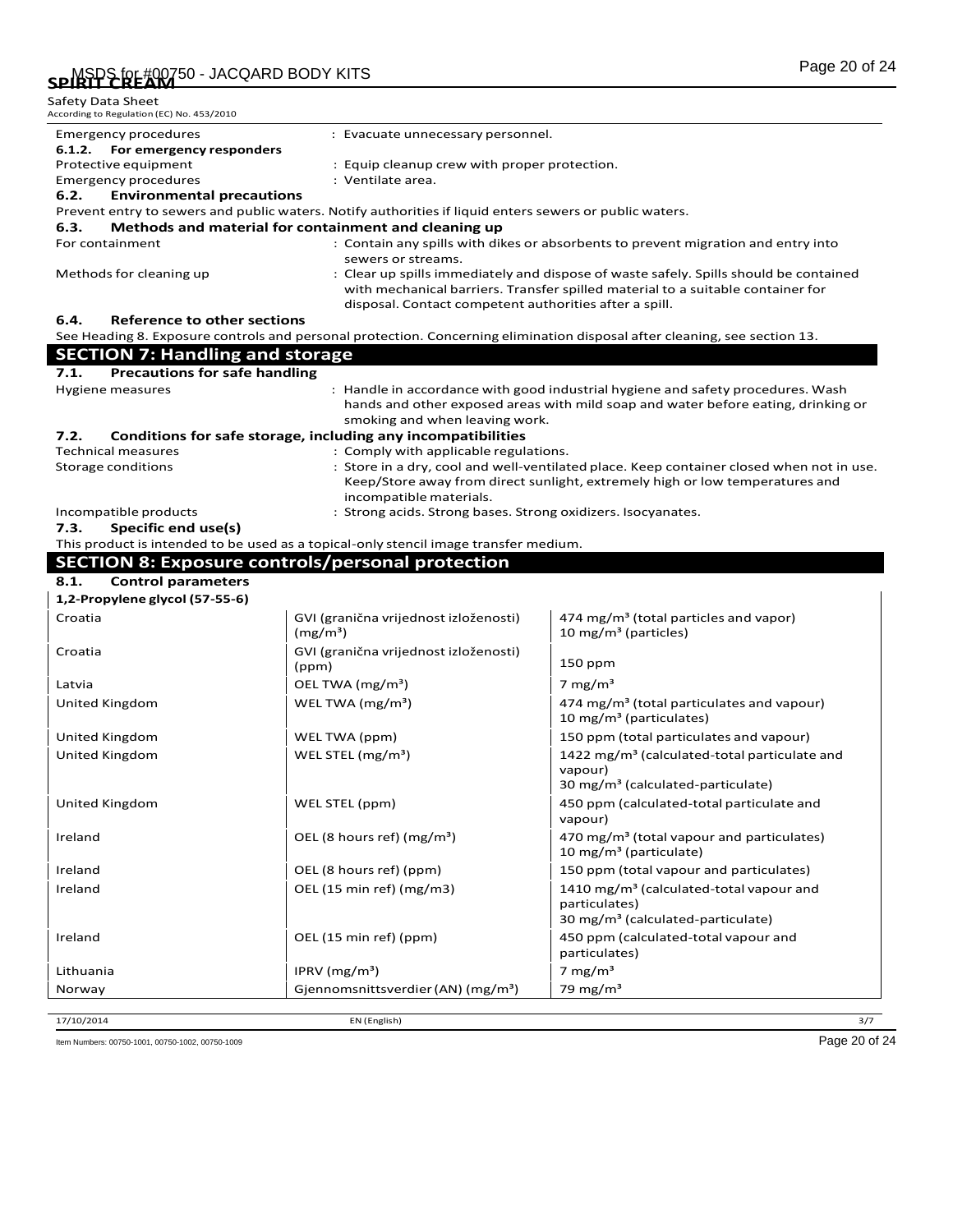Safety Data Sheet<br>According to Regulation (EC) No. 453/2010

 $\mathsf{l}$ 

| 1,2-Propylene glycol (57-55-6) |                                                 |                         |
|--------------------------------|-------------------------------------------------|-------------------------|
| Norway                         | Giennomsnittsverdier (AN) (ppm)                 | 25 ppm                  |
| Norway                         | Gjennomsnittsverdier (Korttidsverdi)<br>(mg/m3) | 118.5 mg/m <sup>3</sup> |
| Norway                         | Gjennomsnittsverdier (Korttidsverdi)            |                         |
|                                | (ppm)                                           | 37,5 ppm                |

#### **Glycerin (56-81-5)**

| Belgium        | Limit value $(mg/m^3)$                              | 10 mg/m <sup>3</sup> (mist)            |
|----------------|-----------------------------------------------------|----------------------------------------|
| Croatia        | GVI (granična vrijednost izloženosti)<br>$(mg/m^3)$ | 10 mg/m <sup>3</sup>                   |
| France         | VME(mg/m <sup>3</sup> )                             | 10 mg/m <sup>3</sup> (aerosol)         |
| Greece         | OEL TWA (mg/m <sup>3</sup> )                        | $10 \text{ mg/m}^3$                    |
| Spain          | $VLA-ED (mg/m3)$                                    | 10 mg/m <sup>3</sup> (mist)            |
| Switzerland    | VLE $(mg/m^3)$                                      | 100 mg/m <sup>3</sup> (inhalable)      |
| Switzerland    | VME(mg/m <sup>3</sup> )                             | 50 mg/m <sup>3</sup> (inhalable)       |
| United Kingdom | WEL TWA (mg/m <sup>3</sup> )                        | 10 mg/m <sup>3</sup> (mist)            |
| United Kingdom | WEL STEL $(mg/m3)$                                  | 30 mg/m <sup>3</sup> (calculated-mist) |
| Czech Republic | Expoziční limity (PEL) (mg/m <sup>3</sup> )         | 10 mg/m <sup>3</sup>                   |
| Estonia        | OEL TWA (mg/m <sup>3</sup> )                        | 10 mg/m <sup>3</sup>                   |
| Finland        | HTP-arvo (8h) $(mg/m3)$                             | $20 \text{ mg/m}^3$                    |
| Ireland        | OEL (8 hours ref) ( $mg/m3$ )                       | 10 mg/m <sup>3</sup> (mist)            |
| Ireland        | OEL $(15 \text{ min ref})$ (mg/m3)                  | 30 mg/m <sup>3</sup> (calculated-mist) |
| Poland         | NDS $(mg/m3)$                                       | 10 mg/m <sup>3</sup> (aerosol)         |
| Portugal       | OEL TWA (mg/m <sup>3</sup> )                        | 10 mg/m <sup>3</sup> (mist)            |

## **Sodium stearate (822-16-2)** Lithuania  $|IPRV (mg/m^3)$  5 mg/m<sup>3</sup> Sweden **nivågränsvärde (NVG) (mg/m**<sup>3</sup>) 120 mg/m<sup>3</sup> Sweden **nivågränsvärde (NVG) (ppm)** 25 ppm

#### **8.2. Exposure controls**

| Appropriate engineering controls                              | : Ensure adequate ventilation, especially in confined areas. Emergency eye wash<br>fountains and safety showers should be available in the immediate vicinity of any<br>potential exposure but are not required. Ensure all national/local regulations are<br>observed. |
|---------------------------------------------------------------|-------------------------------------------------------------------------------------------------------------------------------------------------------------------------------------------------------------------------------------------------------------------------|
| Personal protective equipment                                 | : Not generally required. The use of personal protective equipment may be necessary<br>as conditions warrant.                                                                                                                                                           |
| Materials for protective clothing                             | : Not required for normal conditions of use.                                                                                                                                                                                                                            |
| Hand protection                                               | : Not required for normal conditions of use.                                                                                                                                                                                                                            |
| Eye protection                                                | : Not required for normal conditions of use.                                                                                                                                                                                                                            |
| Skin and body protection                                      | : Not required for normal conditions of use.                                                                                                                                                                                                                            |
| Respiratory protection                                        | : Not required for normal conditions of use.                                                                                                                                                                                                                            |
| Environmental exposure controls                               | : Do not allow the product to be released into the environment.                                                                                                                                                                                                         |
| Consumer exposure controls                                    | : Do not eat, drink or smoke during use.                                                                                                                                                                                                                                |
| <b>SECTION 9: Physical and chemical properties</b>            |                                                                                                                                                                                                                                                                         |
| Information on basic physical and chemical properties<br>9.1. |                                                                                                                                                                                                                                                                         |
| Appearance/Physical state                                     | : Liquid                                                                                                                                                                                                                                                                |
| Color                                                         | : No data available                                                                                                                                                                                                                                                     |
| Odor                                                          | : No data available                                                                                                                                                                                                                                                     |
| Odor threshold                                                | : No data available                                                                                                                                                                                                                                                     |

17/10/2014 EN (English) 4/7

Item Numbers: 00750-1001, 00750-1002, 00750-1009 Page 21 of 24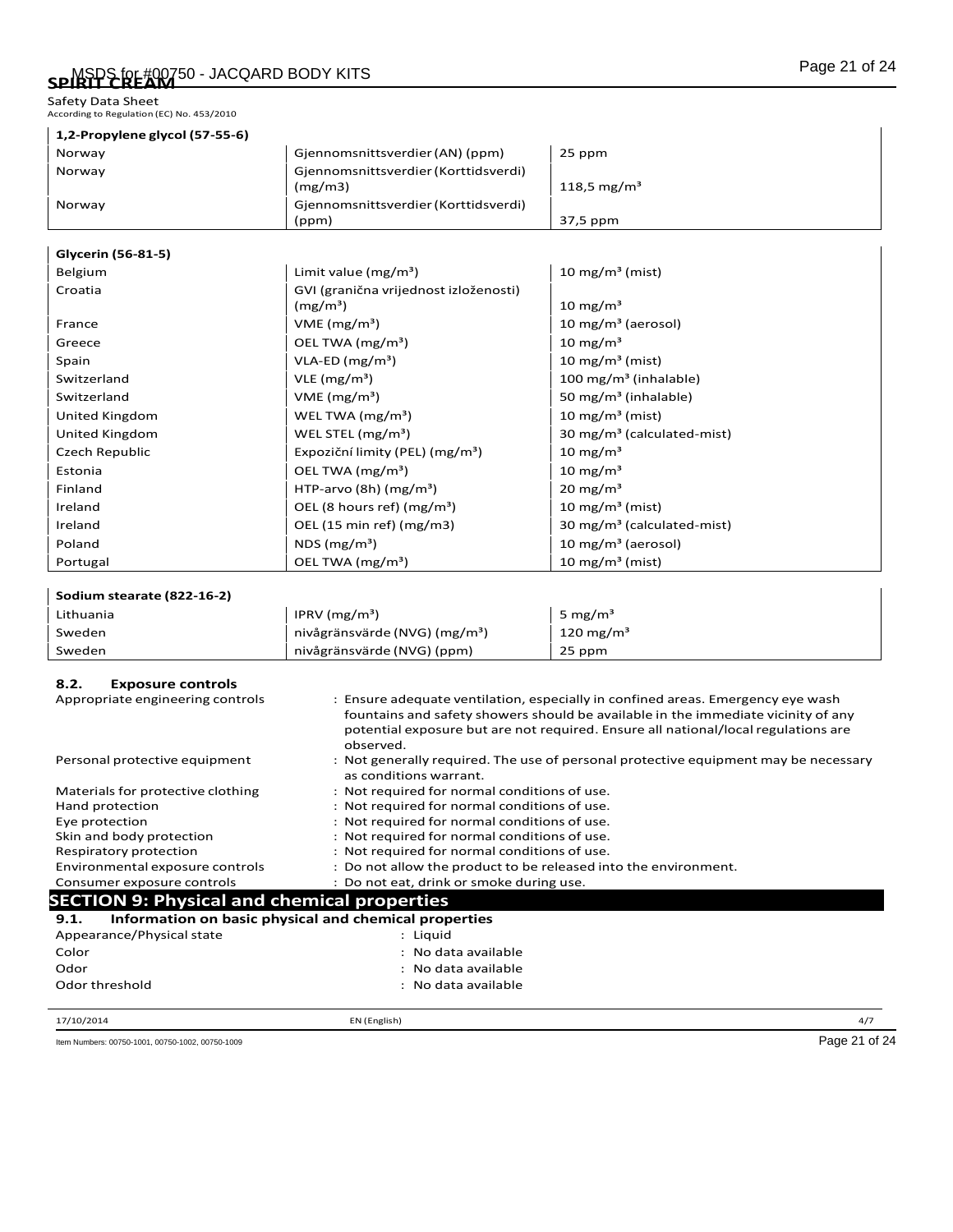Safety Data Sheet<br>According to Regulation (EC) No. 453/2010

| рH                                     | : No data available |
|----------------------------------------|---------------------|
| Evaporation rate                       | : No data available |
| Melting point                          | : No data available |
| Freezing point/Boiling point           | : No data available |
| Relative density                       | : No data available |
| Flash point                            | : No data available |
| Auto-ignition temperature              | : No data available |
| Decomposition temperature              | : No data available |
| Flammability (solid, gas)              | : No data available |
| Vapor pressure                         | : No data available |
| Relative vapor density at 20 °C        | : No data available |
| Solubility                             | : No data available |
| Partition coefficient: n-octanol/water | : No data available |
| Viscosity                              | : No data available |
| Explosive properties/ Explosive limits | : No data available |
| Oxidizing properties                   | : No data available |
| Partition coefficient: n-octano/water  | : No data available |
| <b>Other information</b><br>9.2.       |                     |

#### VOC content  $\cdot$  : <1 %

## **SECTION 10: Stability and reactivity**

**10.1. Reactivity**

Hazardous reactions will not occur under normal conditions.

**10.2. Chemical stability**

Stable under recommended handling and storage conditions(see section 7).

**10.3. Possibility of hazardous reactions**

Hazardous polymerization will not occur.

#### **10.4. Conditions to avoid**

Direct sunlight. Extremely high or low temperatures. Ignition sources. Incompatible materials.

**10.5. Incompatible materials**

Strong acids, strong bases, strong oxidizers. Isocyanates.

**10.6. Hazardous decomposition products**

Thermal decomposition generates carbon oxides (CO,  $CO<sub>2</sub>$ ).

| <b>SECTION 11: Toxicological information</b>  |                  |  |
|-----------------------------------------------|------------------|--|
| Information on toxicological effects<br>11.1. |                  |  |
| Acute toxicity                                | : Not classified |  |
| 1,2-Propylene glycol (57-55-6)                |                  |  |
| LD50 oral rat                                 | 20000 mg/kg      |  |
| LD50 dermal rabbit                            | 20800 mg/kg      |  |
| Glycerin (56-81-5)                            |                  |  |
| LD50 oral rat                                 | 5570 mg/kg       |  |
| LD50 dermal rabbit                            | $> 10$ g/kg      |  |

LC50 inhalation rat (mg/l)  $\vert$  > 570 mg/m<sup>3</sup> (Exposure time: 1 h) **Xanthan gum (11138-66-2)**

| LD50 oral rat                                      | >45000 mg/kg     |     |
|----------------------------------------------------|------------------|-----|
| Skin corrosion/irritation                          | : Not classified |     |
| Serious eye damage/irritation                      | : Not classified |     |
| Respiratory or skin sensitisation                  | : Not classified |     |
| Germ cell mutagenicity                             | : Not classified |     |
| Carcinogenicity                                    | : Not classified |     |
| Reproductive toxicity                              | : Not classified |     |
| Specific target organ toxicity (single exposure)   | : Not classified |     |
| Specific target organ toxicity (repeated exposure) | : Not classified |     |
| 17/10/2014                                         | EN (English)     | 5/7 |

Item Numbers: 00750-1001, 00750-1002, 00750-1009 Page 22 of 24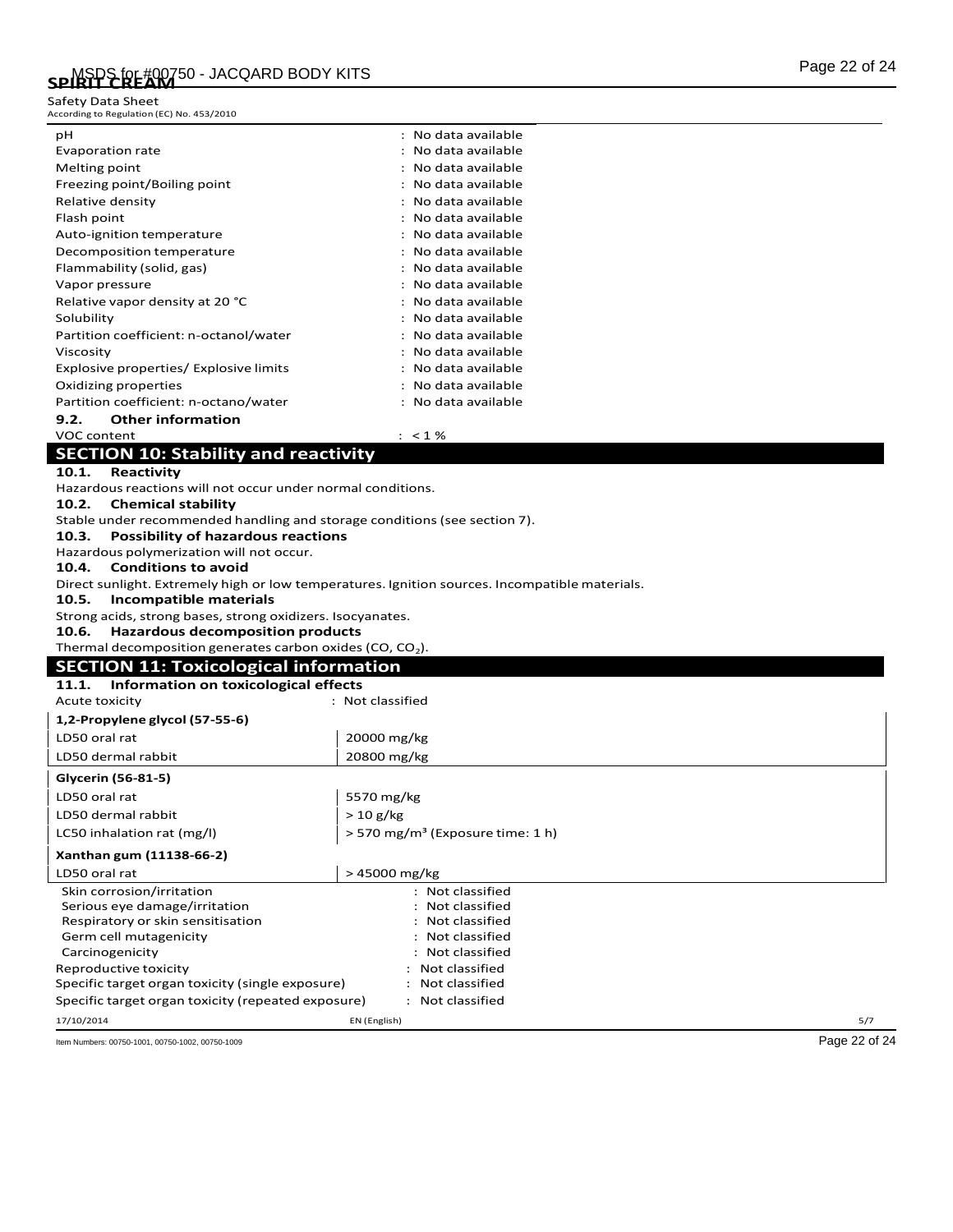| According to Reguiation (EC) No. 453/2010                                             |                                                                                                                 |
|---------------------------------------------------------------------------------------|-----------------------------------------------------------------------------------------------------------------|
| Aspiration hazard                                                                     | : Not classified                                                                                                |
| <b>SECTION 12: Ecological information</b>                                             |                                                                                                                 |
| <b>Toxicity</b><br>12.1.                                                              |                                                                                                                 |
| 1,2-Propylene glycol (57-55-6)                                                        |                                                                                                                 |
| LC50 fishes 1                                                                         | 51600 mg/l (Exposure time: 96 h - Species: Oncorhynchus mykiss [static])                                        |
| EC50 Daphnia 1                                                                        | 10000 mg/l (Exposure time: 24 h - Species: Daphnia magna)                                                       |
| EC50 Daphnia 2                                                                        | 1000 mg/l (Exposure time: 48 h - Species: Daphnia magna [Static])                                               |
|                                                                                       |                                                                                                                 |
| Glycerin (56-81-5)                                                                    |                                                                                                                 |
| LC50 fishes 1                                                                         | 54000 (51000 - 57000) mg/l (Exposure time: 96 h - Species: Oncorhynchus mykiss                                  |
|                                                                                       | [static])                                                                                                       |
| 12.2.<br><b>Persistence and degradability</b><br>No additional information available. |                                                                                                                 |
| 12.3.<br><b>Bioaccumulative potential</b>                                             |                                                                                                                 |
| 1,2-Propylene glycol (57-55-6)                                                        |                                                                                                                 |
| BCF fish 1                                                                            | $\leq 1$                                                                                                        |
|                                                                                       |                                                                                                                 |
| Glycerin (56-81-5)                                                                    |                                                                                                                 |
| BCF fish 1                                                                            | (no bioaccumulation)                                                                                            |
| Log Pow                                                                               | $-1,76$                                                                                                         |
| <b>Mobility in soil</b><br>12.4.                                                      |                                                                                                                 |
| No additional information available.                                                  |                                                                                                                 |
| 12.5.<br><b>Results of PBT and vPvB assessment</b>                                    |                                                                                                                 |
| No additional information available.<br>12.6.<br><b>Other adverse effects</b>         |                                                                                                                 |
| Other information                                                                     | : Avoid release to the environment.                                                                             |
| <b>SECTION 13: Disposal considerations</b>                                            |                                                                                                                 |
|                                                                                       |                                                                                                                 |
| 13.1.<br><b>Waste treatment methods</b>                                               |                                                                                                                 |
| Waste disposal recommendations                                                        | : Dispose of waste material in accordance with all local, regional, national, and<br>international regulations. |
| Ecology - waste materials                                                             | : Avoid release to the environment.                                                                             |
| <b>SECTION 14: Transport information</b>                                              |                                                                                                                 |
| In accordance with ADR / RID / IMDG / IATA / ADN                                      |                                                                                                                 |
| <b>UN number</b><br>14.1.                                                             |                                                                                                                 |
| Not regulated for transport.                                                          |                                                                                                                 |
| 14.2.<br>UN proper shipping name                                                      |                                                                                                                 |
| Not applicable                                                                        |                                                                                                                 |
| 14.3.<br>Transport hazard class(es)                                                   |                                                                                                                 |
| Not applicable<br>14.4.<br><b>Packing group</b>                                       |                                                                                                                 |
| Not applicable                                                                        |                                                                                                                 |
| 14.5.<br><b>Environmental hazards</b>                                                 |                                                                                                                 |
| Other information                                                                     | : No supplementary information available.                                                                       |
| 14.6.<br>Special precautions for user                                                 |                                                                                                                 |
| 14.6.1. Overland transport                                                            |                                                                                                                 |
| No additional information available.                                                  |                                                                                                                 |
| 14.6.2. Transport by sea                                                              |                                                                                                                 |
| No additional information available.                                                  |                                                                                                                 |
| 14.6.3. Air transport<br>No additional information available.                         |                                                                                                                 |
| 14.7.                                                                                 | Transport in bulk according to Annex II of MARPOL 73/78 and the IBC Code                                        |
| Not applicable                                                                        |                                                                                                                 |
|                                                                                       |                                                                                                                 |

17/10/2014 EN (English) 6/7

Item Numbers: 00750-1001, 00750-1002, 00750-1009 Page 23 of 24